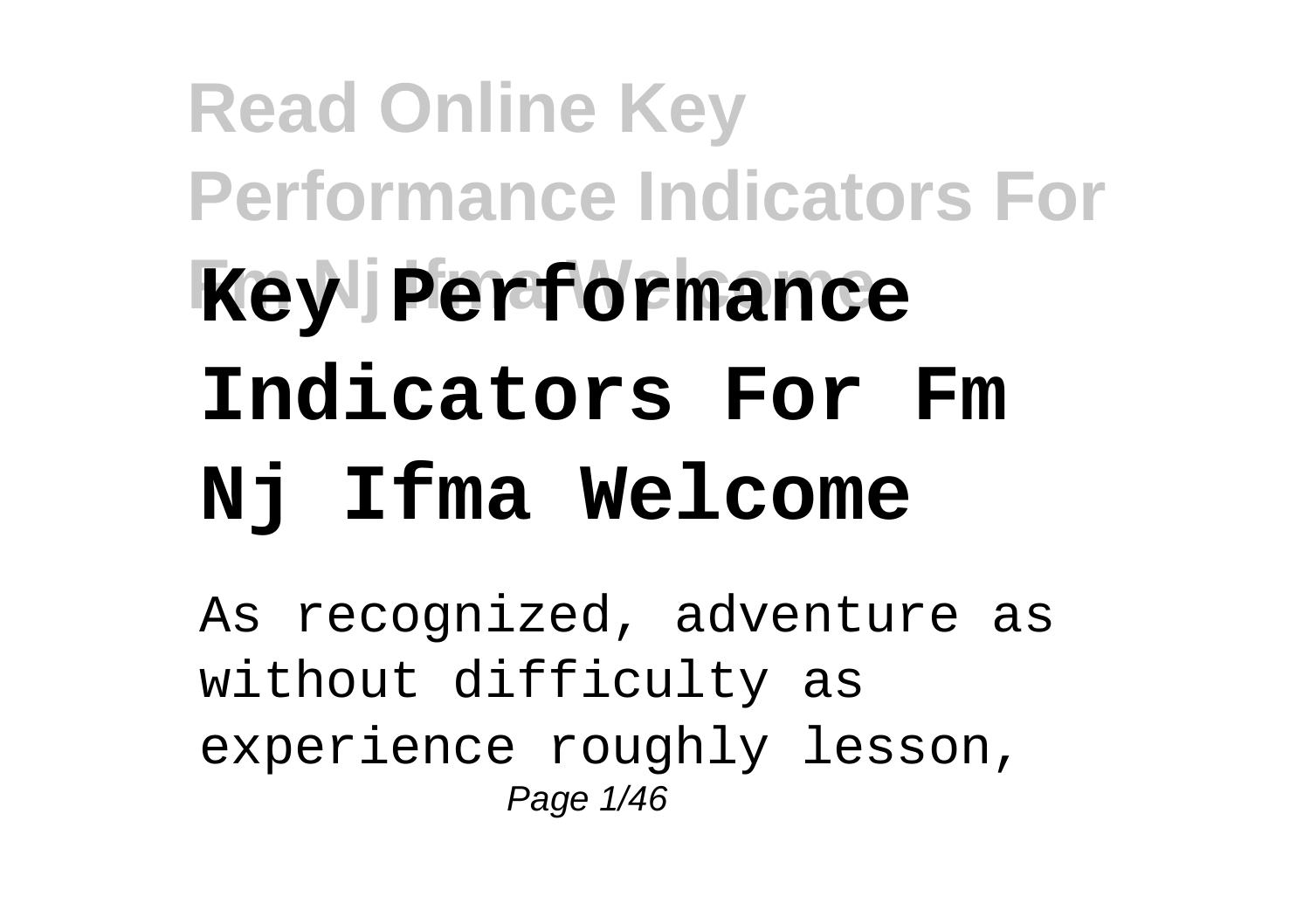**Read Online Key Performance Indicators For** amusement, as with ease as promise can be gotten by just checking out a books **key performance indicators for fm nj ifma welcome** with it is not directly done, you could believe even more not far off from this life, Page 2/46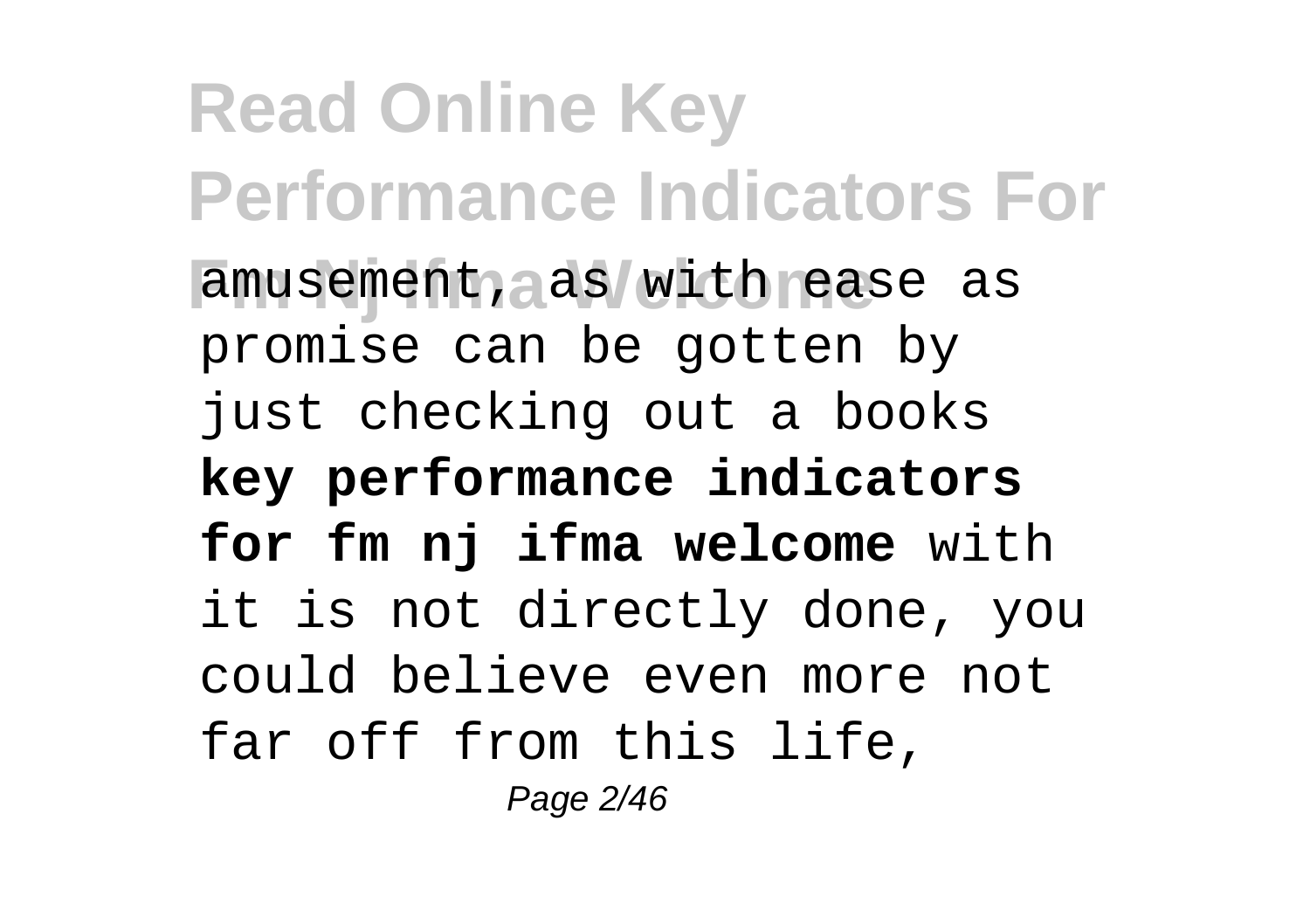**Read Online Key Performance Indicators For**  $\frac{1}{2}$  rearly the world. One

We give you this proper as skillfully as simple mannerism to get those all. We offer key performance indicators for fm nj ifma welcome and numerous book Page 3/46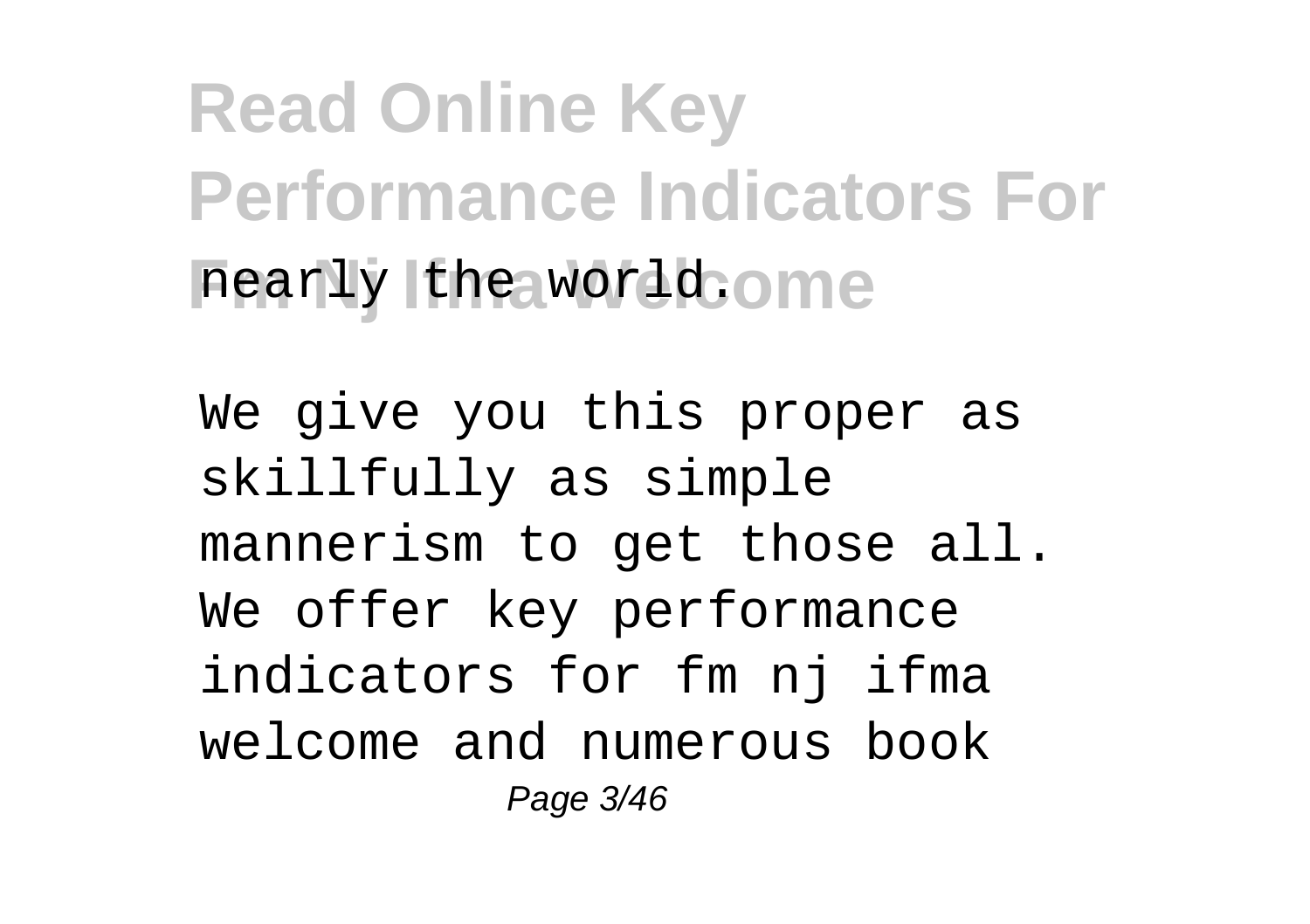**Read Online Key Performance Indicators For Fm Nj Ifma Welcome** collections from fictions to scientific research in any way. among them is this key performance indicators for fm nj ifma welcome that can be your partner.

Key Performance Indicators Page 4/46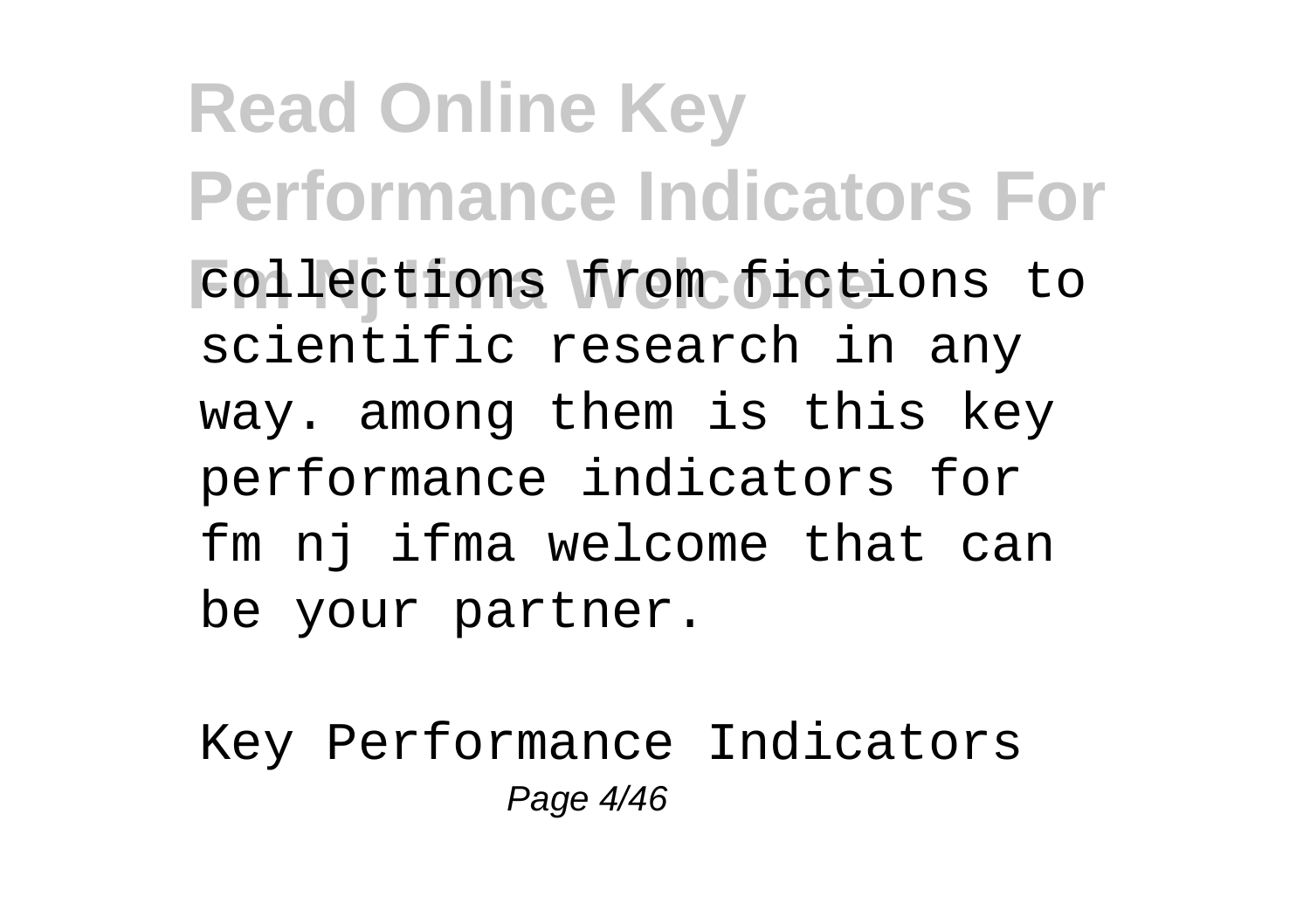**Read Online Key Performance Indicators For For Fm Ifma Welcome** This magnificent reasoning by J. H. Harrington lies at the core of contemporary performance management. The most valuable instruments of the performance measurement system are the Key Page 5/46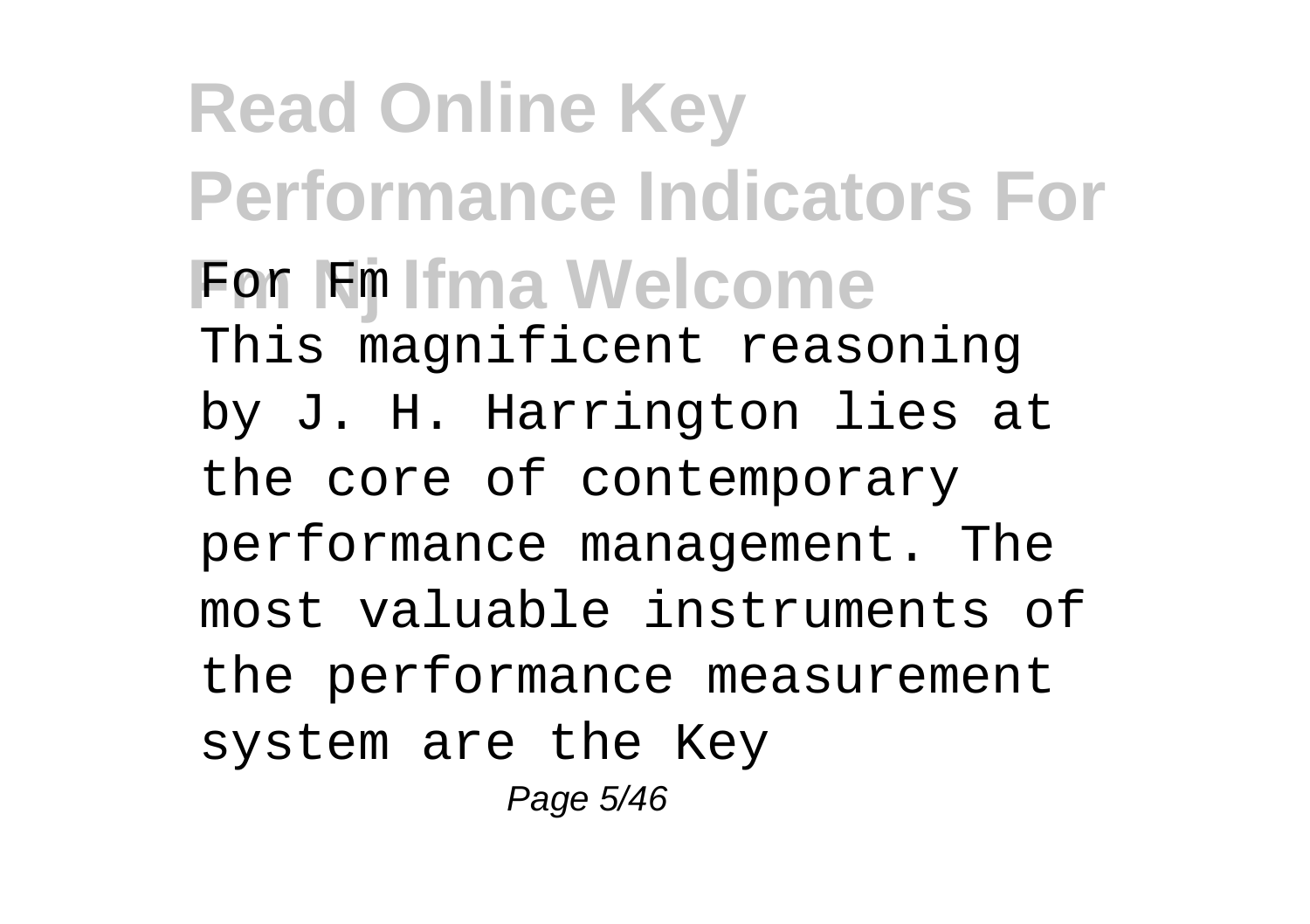**Read Online Key Performance Indicators For** Performance Indicators (KPI). KPI could be defined as a measure that provides essential information about the achievement of a targeted level of results.

Top 10 Key Performance Page 6/46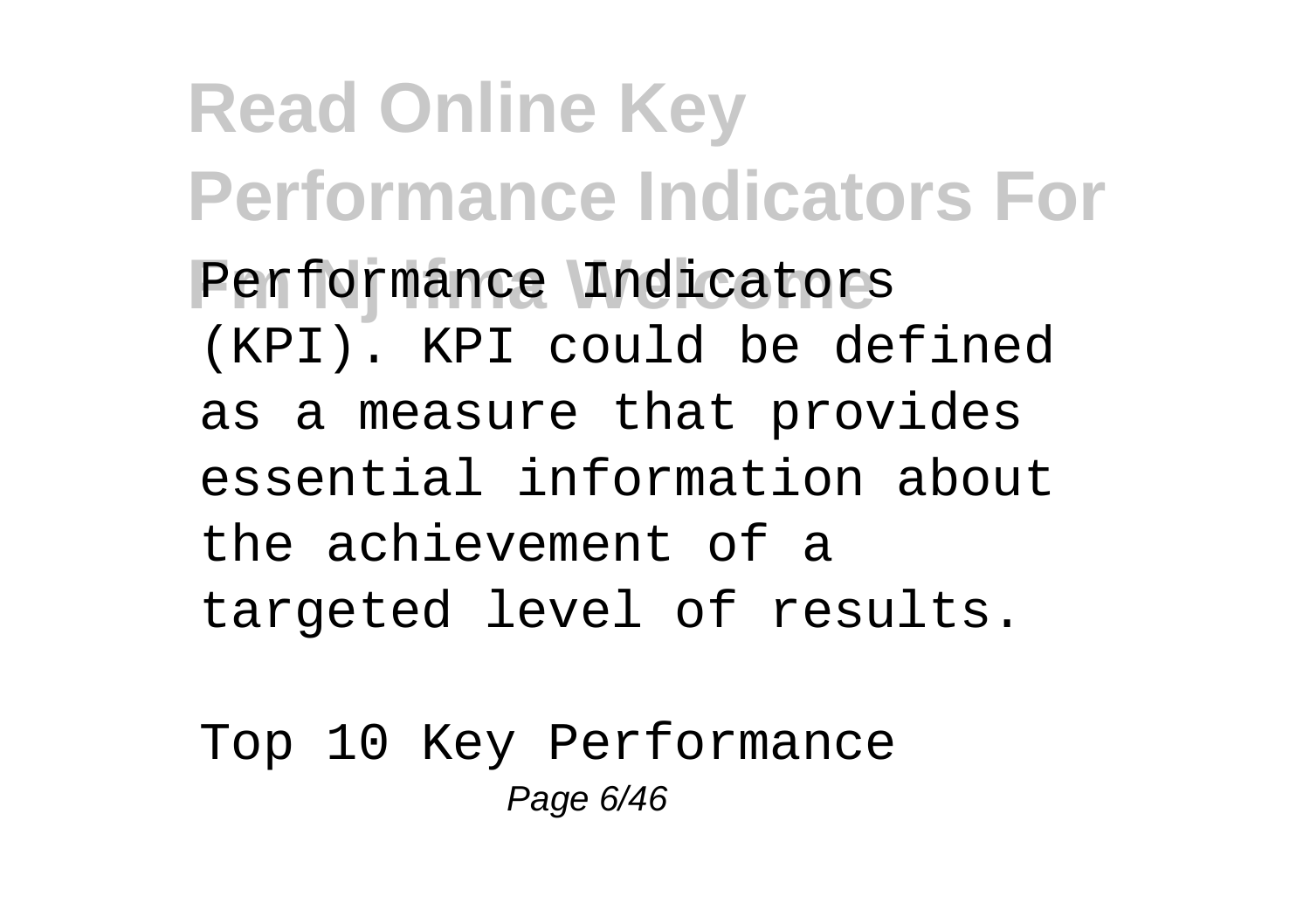**Read Online Key Performance Indicators For Fm Nj Ifma Welcome** Indicators in Facility Management ... Key Performance Indicators. Directors from each department within FM have set goals for performance improvement. To insure that these goals are met, each Page 7/46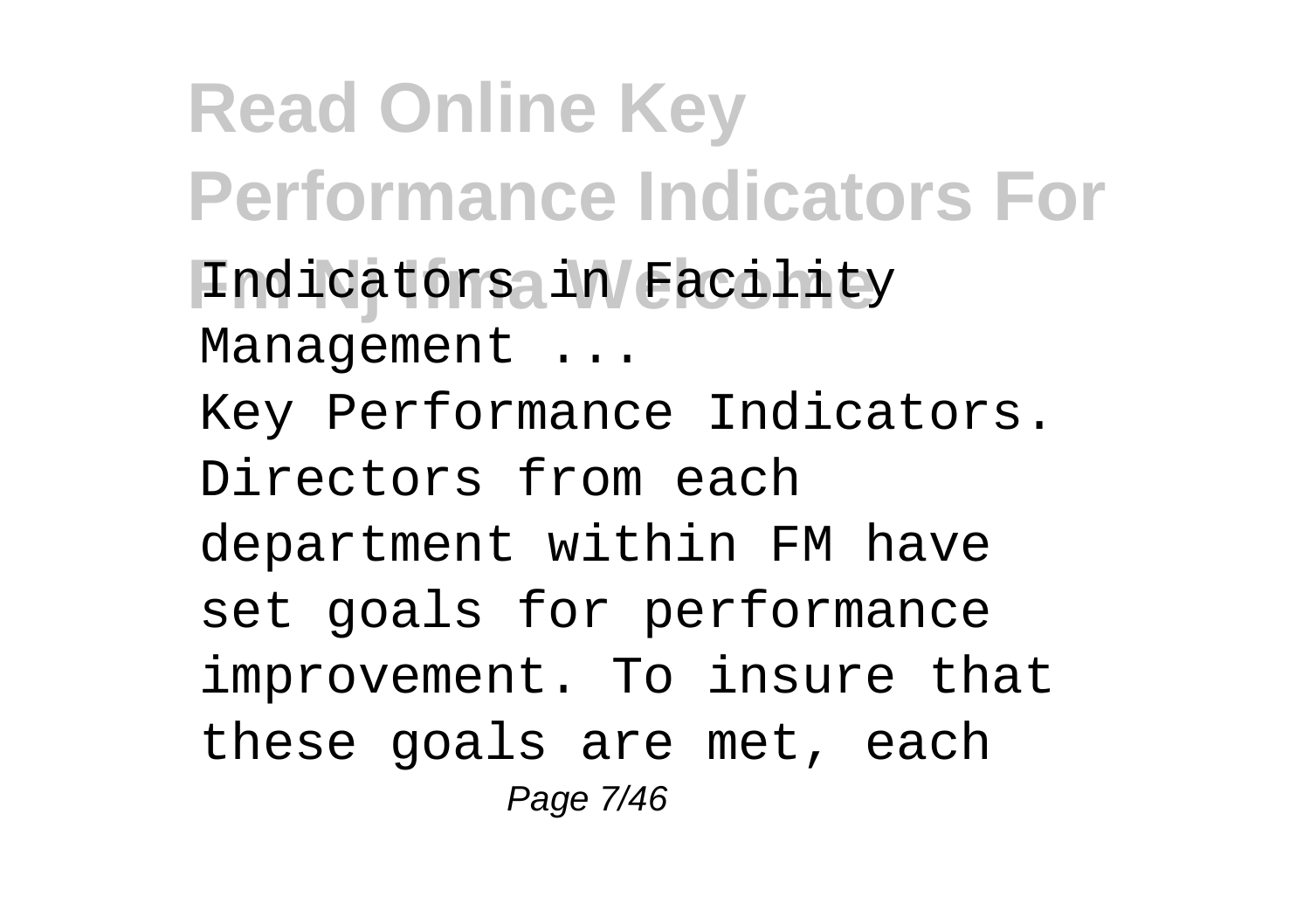**Read Online Key Performance Indicators For** department has gathered data from FAMIS, and other internal sources, to gain an overview of our Key Performance Indicators\*. The reports below show how FM is progressing towards these goals.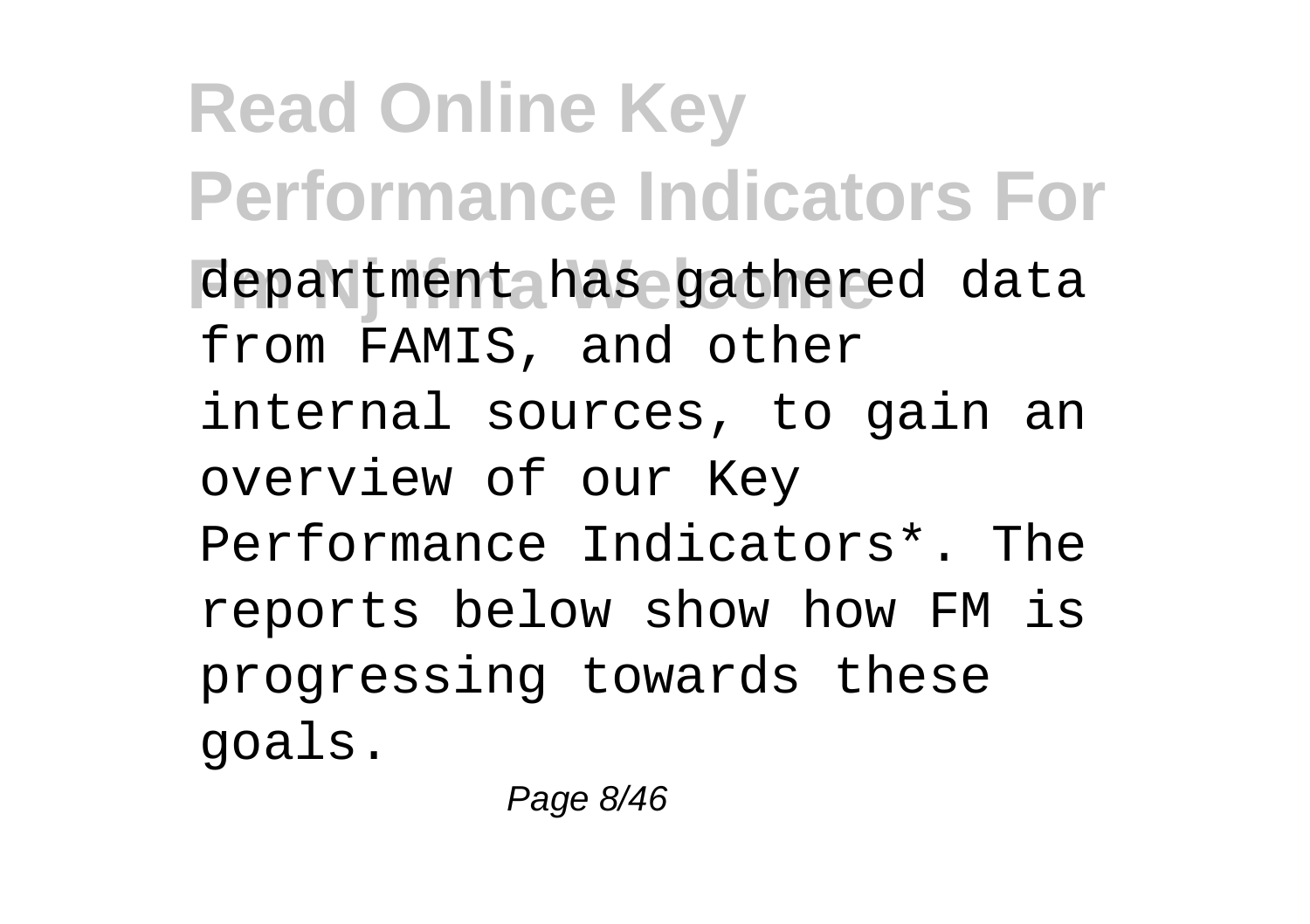## **Read Online Key Performance Indicators For Fm Nj Ifma Welcome** Key Performance Indicators: Facilities - Northwestern

...

Key Performance Indicators (KPIs) Indices derived from specific measurement of data relating to performance. Page 9/46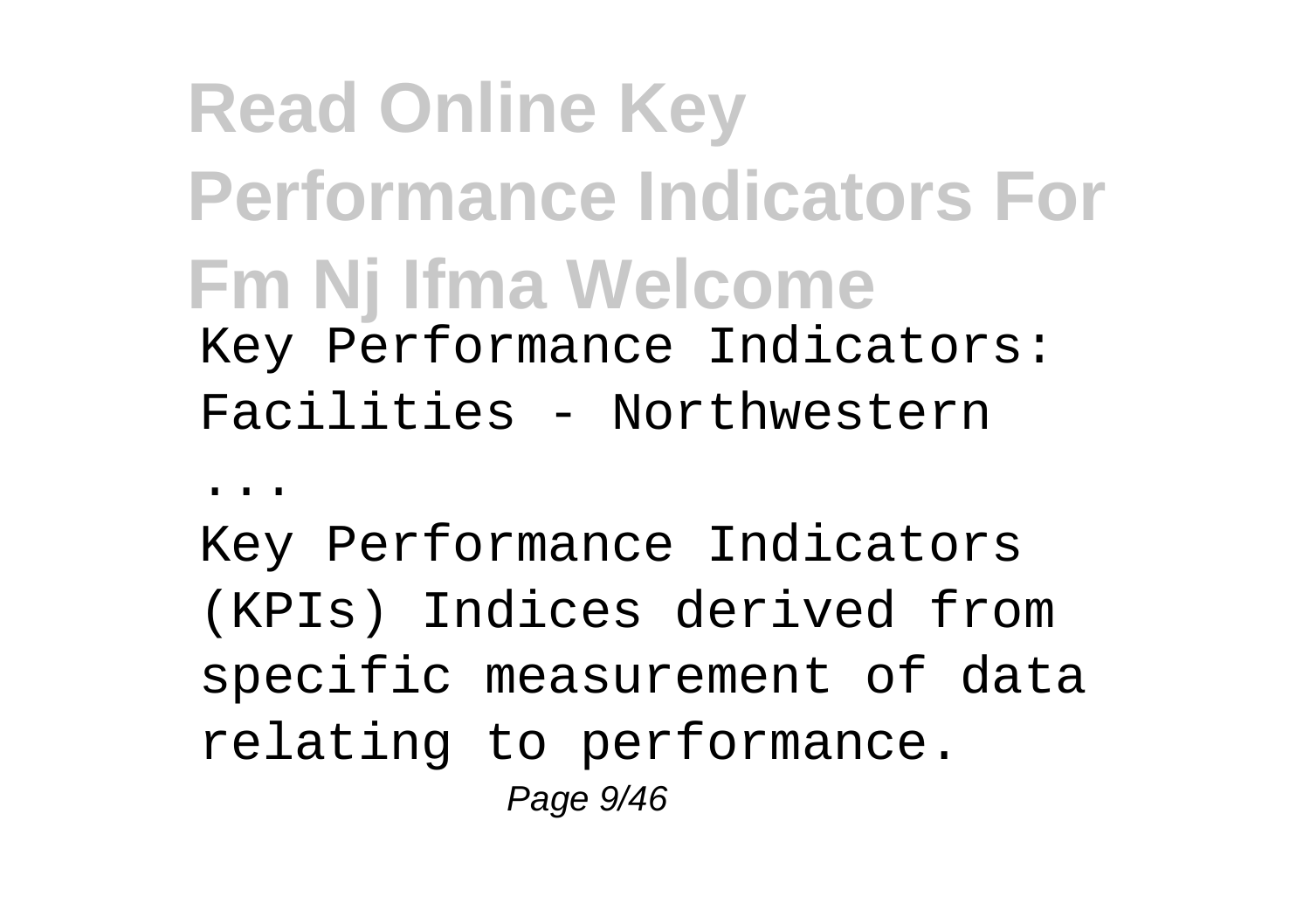**Read Online Key Performance Indicators For** Indicators are concerned with variables such as: efficiency, effectiveness and financial return. Share. History.

Key Performance Indicators (KPIs) - FMPedia Wiki - FM Page 10/46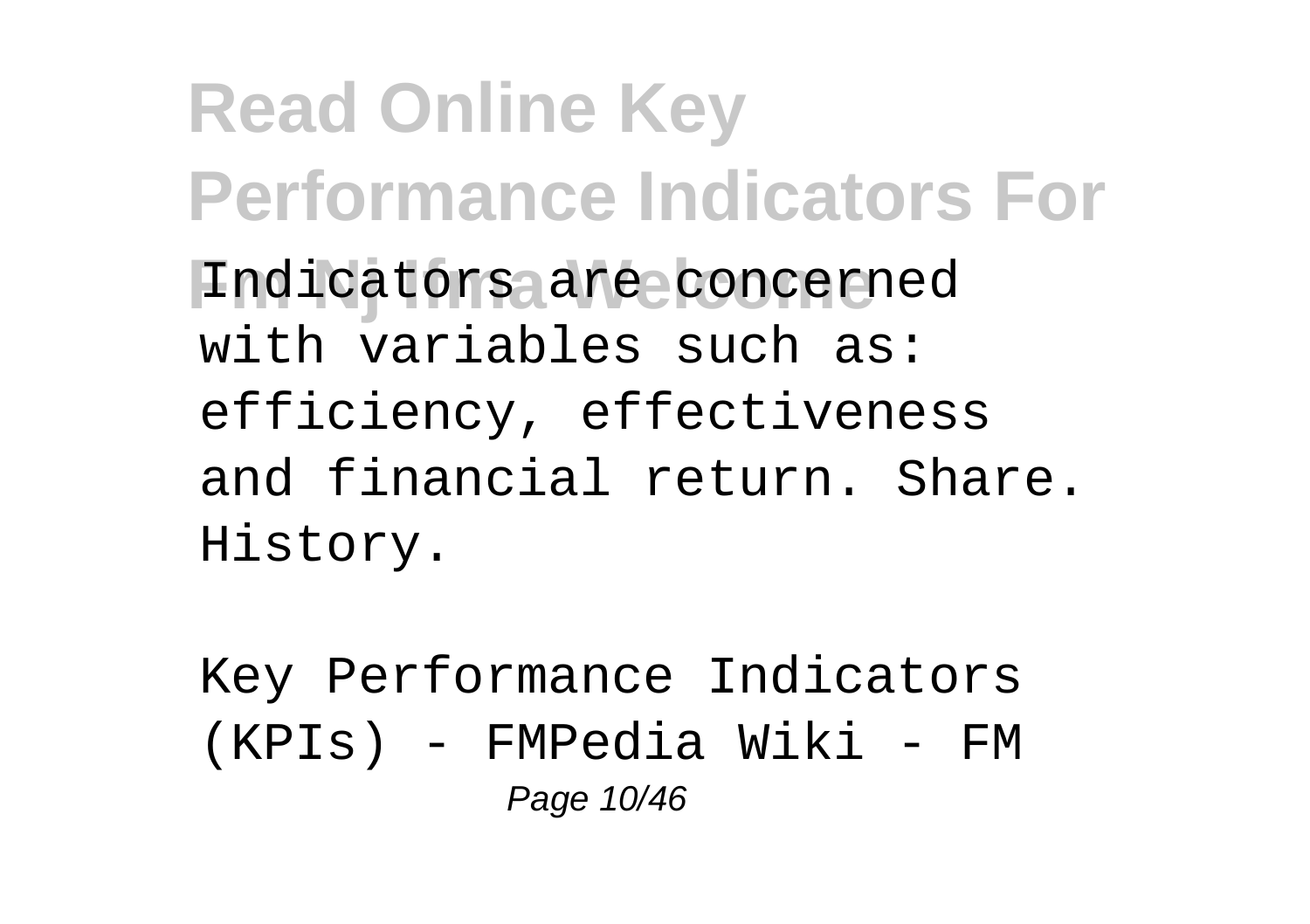**Read Online Key Performance Indicators For Fm Nj Ifma Welcome** Key Performance Indicators (KPIs) And Facilities Management Metrics. Smart buildings, machine learning, artificial intelligence, the internet of things are some of the emerging tools for Page 11/46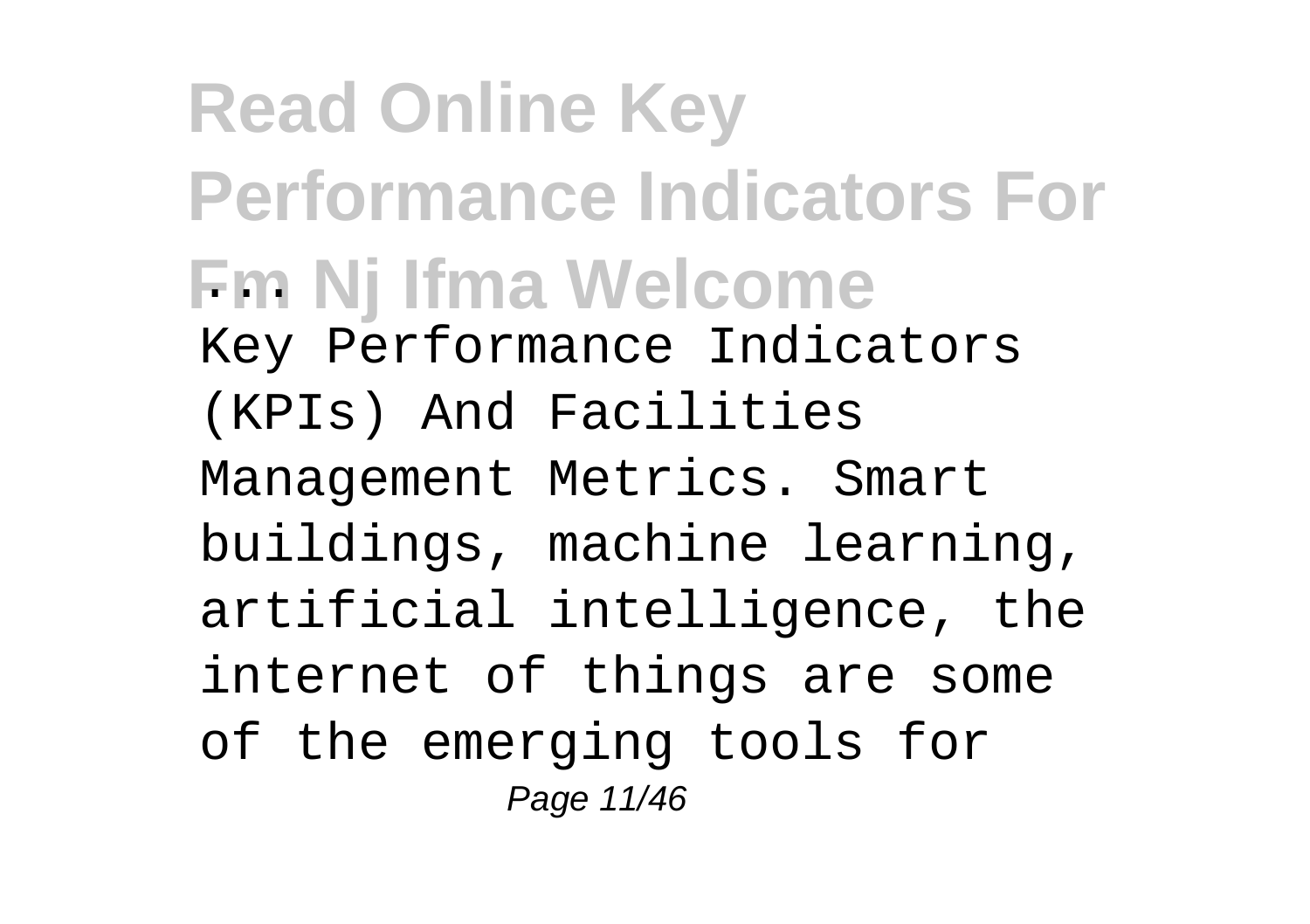**Read Online Key Performance Indicators For** more effective and efficient facility management. In the meantime, facility managers are facing increased expectations for facility utilization, reliability, safety, wellness, and sustainability with budget Page 12/46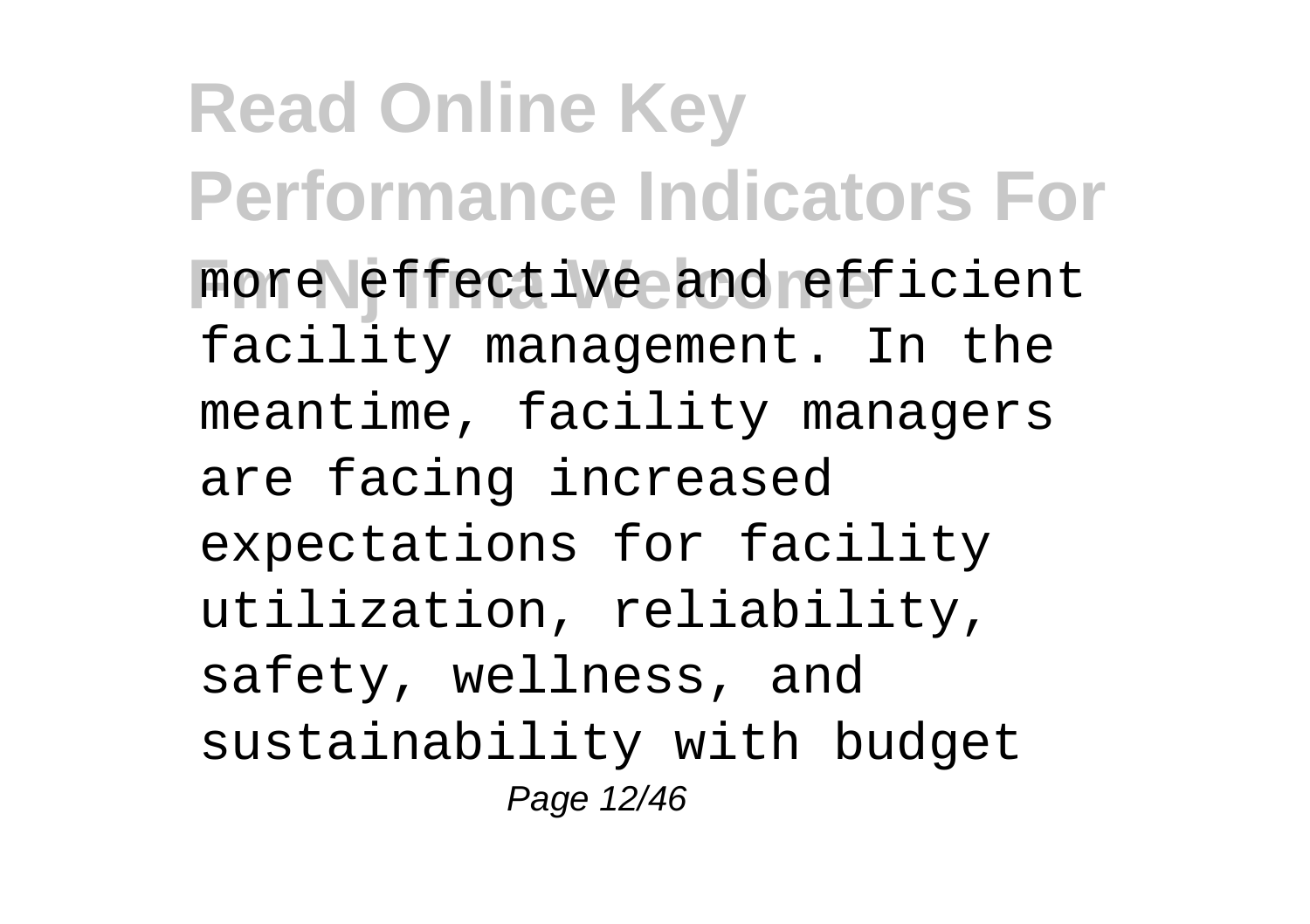**Read Online Key Performance Indicators For** restrictions and skilled staffing constraints.

Facilities Management & Key Performance Indicators Key Performance Indicators. Basic Required Metrics. Expenses—cumulative budget, Page 13/46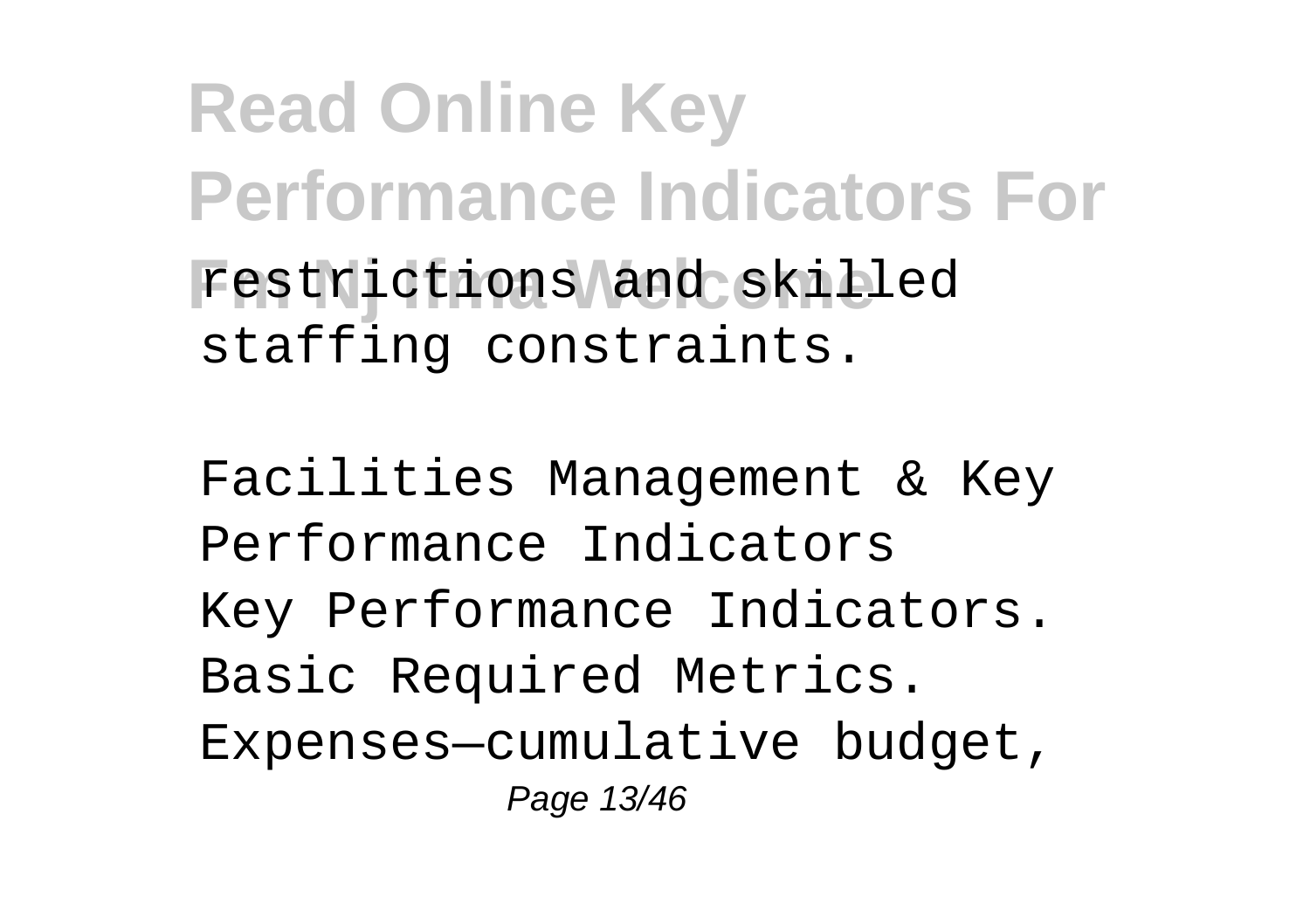**Read Online Key Performance Indicators For Fommits, & actuals. Safety** performance. Customer satisfaction. Quality self audits. Training summary. Staffing—turnover. Cost savings.

Key Performance Indicators - Page 14/46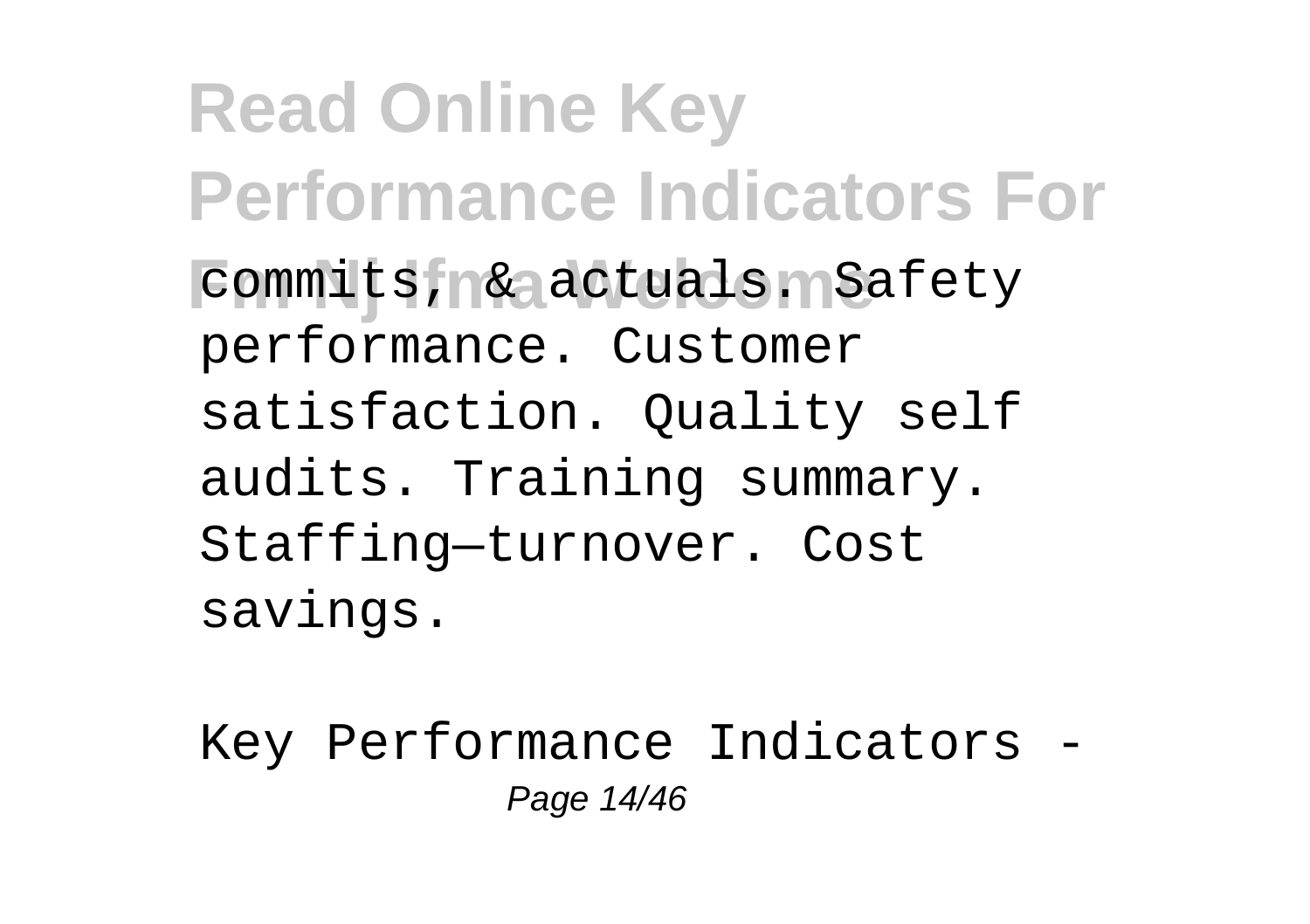**Read Online Key Performance Indicators For** Marsden FM Services e.. PM in FM. Top FM KPIs. 1. Performance Management in Facility Management. Top Key Performance Indicators in FM. By Deyan Kavrakov FRICS, CIPS ©2015 Published in Insight, An EuroFM Page 15/46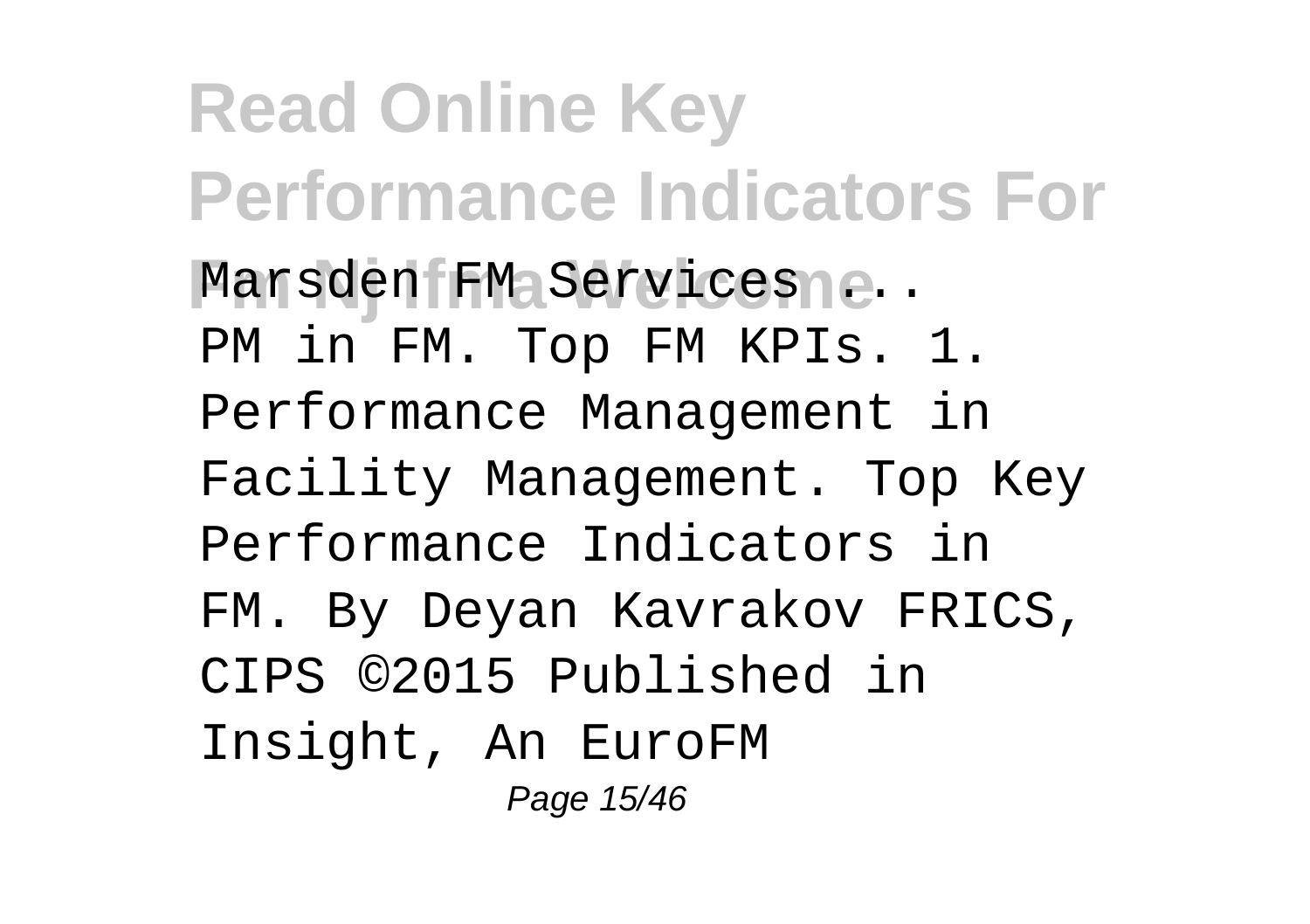**Read Online Key Performance Indicators For** Publication, *Issue* 32, www.eurofm.org. Performance management is frequently defined as a process by which the company manages its performance in line with its corporate goals and functional strategies. Page 16/46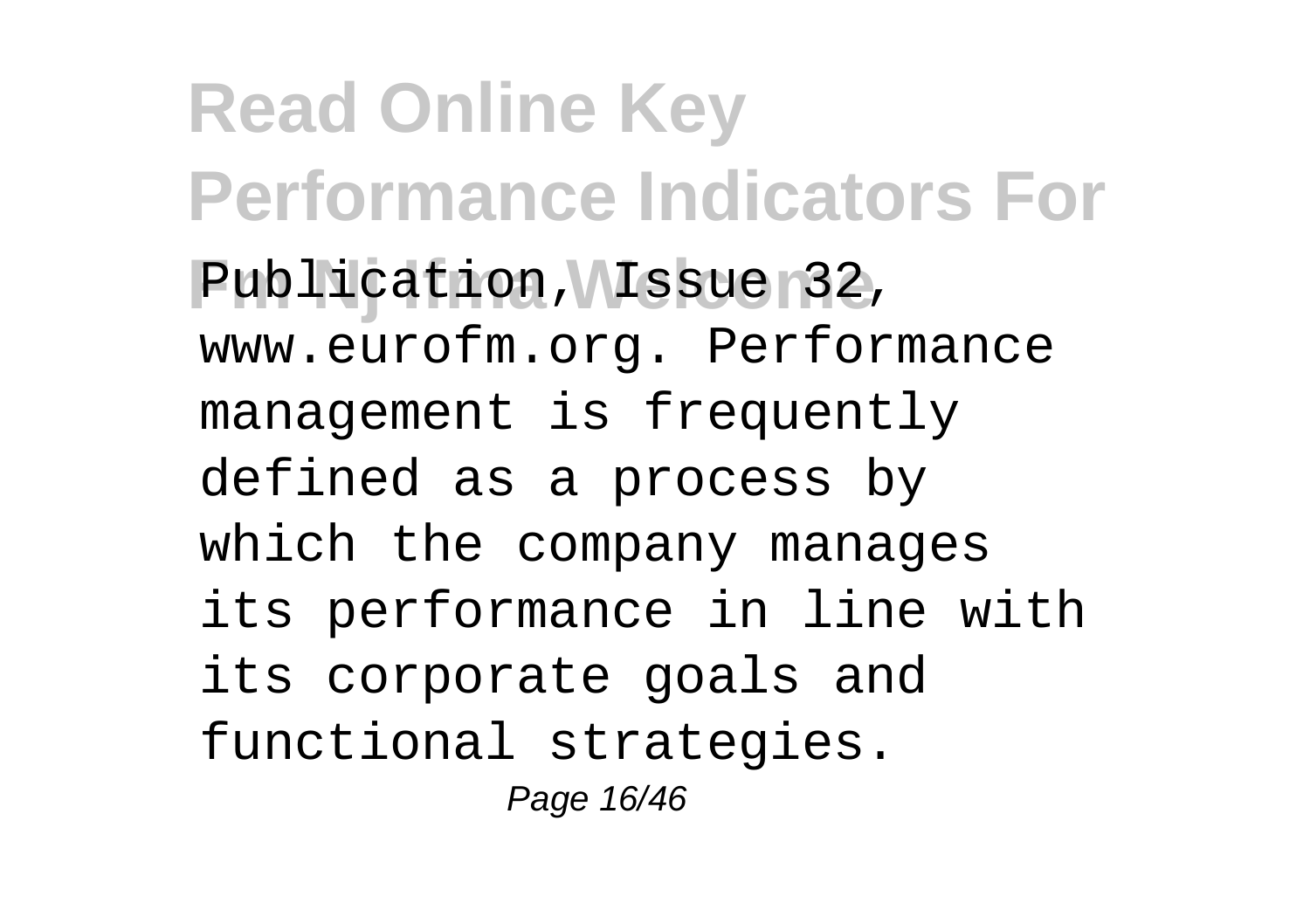**Read Online Key Performance Indicators For Fm Nj Ifma Welcome** PM in FM. Top FM KPIs. 5 Key Performance Indicators (KPIs) for Real Estate, Infrastructure, and Facilities Managers This particular bank's FM professional has Page 17/46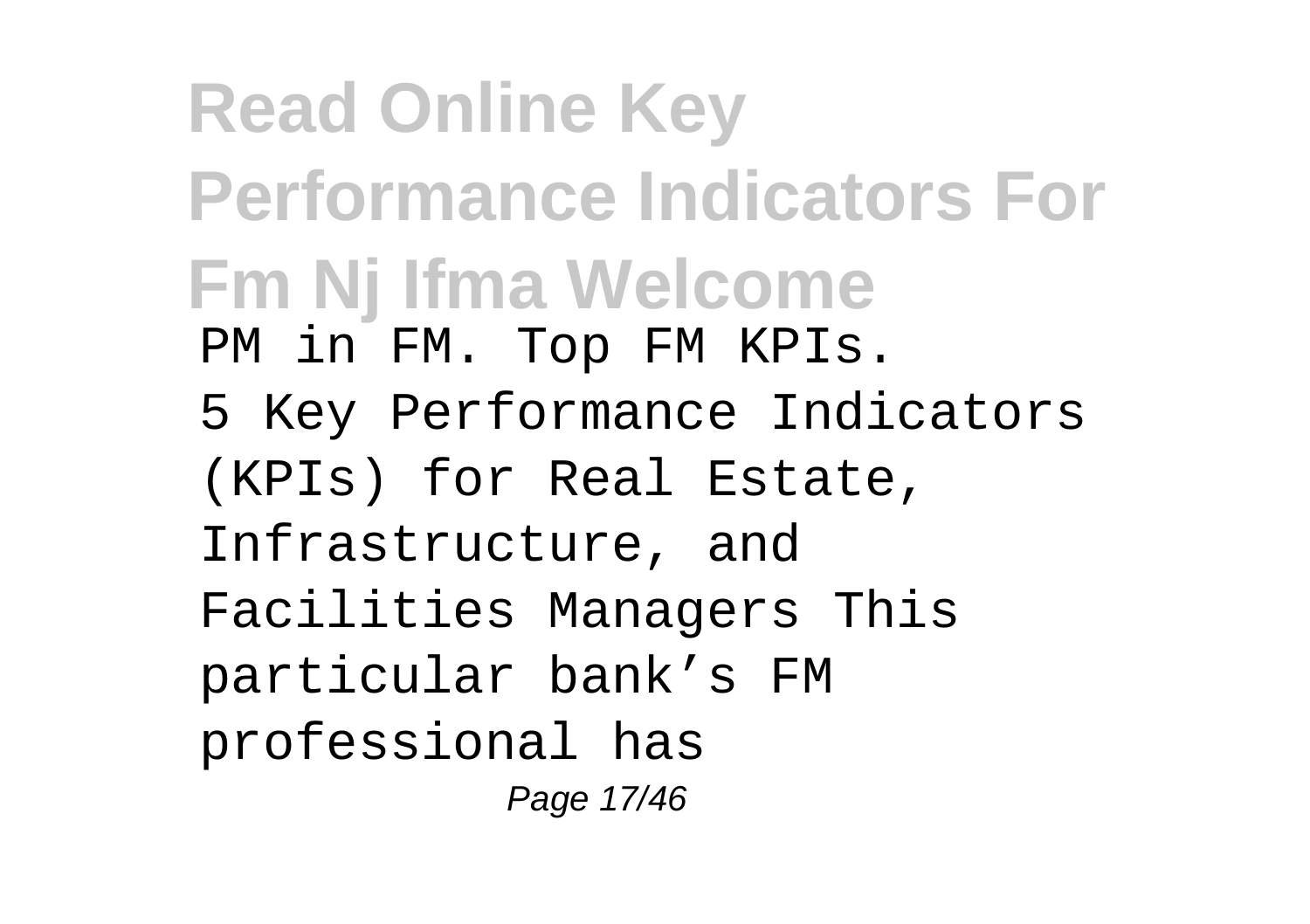**Read Online Key Performance Indicators For** participated in a number of industry-wide benchmarking studies but thinks they are of limited value because the same KPI definitions aren't used from study to study.

Key Performance Indicators Page 18/46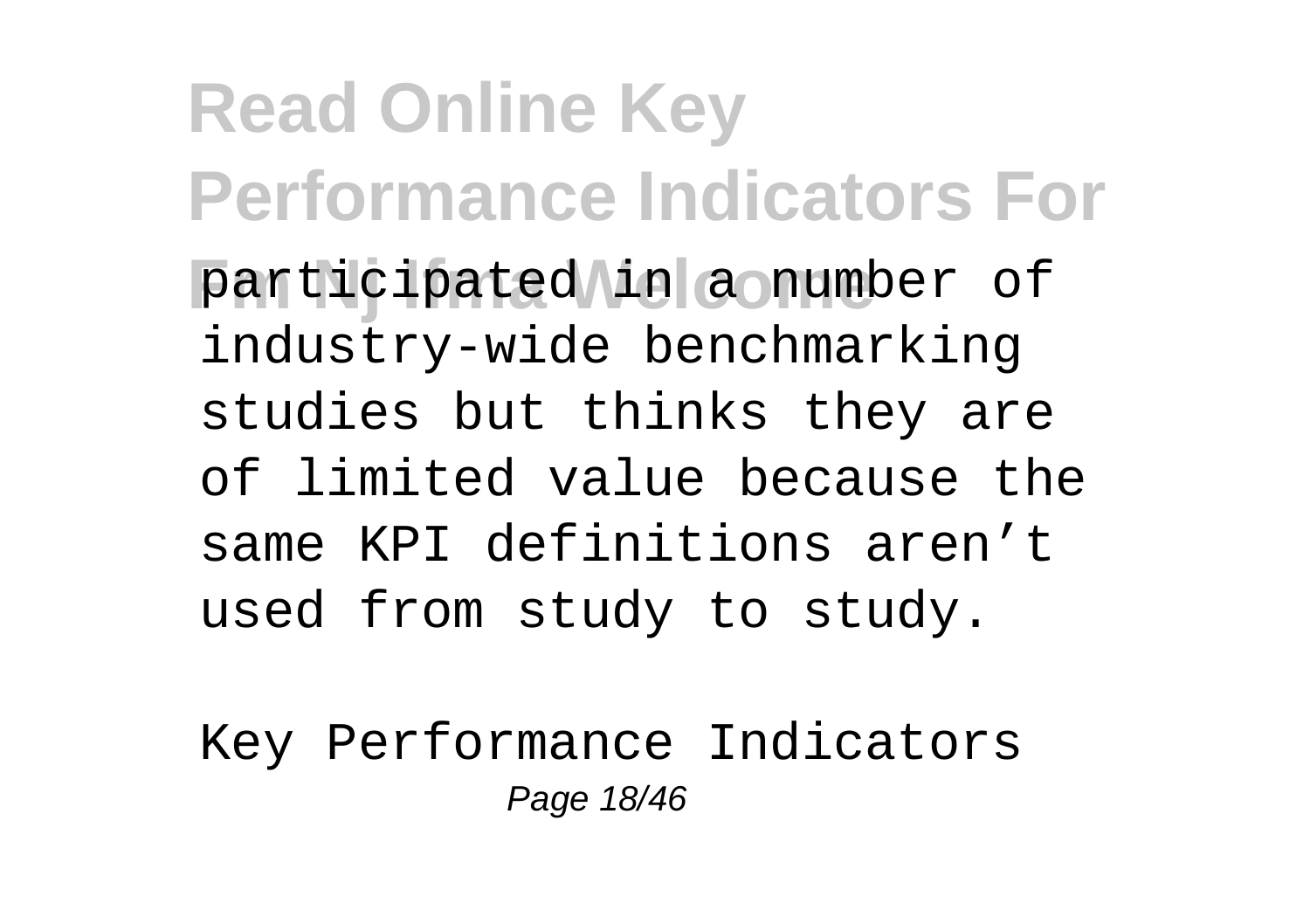**Read Online Key Performance Indicators For Fm Nj Ifma Welcome** (KPIs) for Real Estate ... To ensure satisfaction of various customer needs, it is essential that FM identifies, focuses on, and monitors key performance indicators. The remainder of this paper reports findings Page 19/46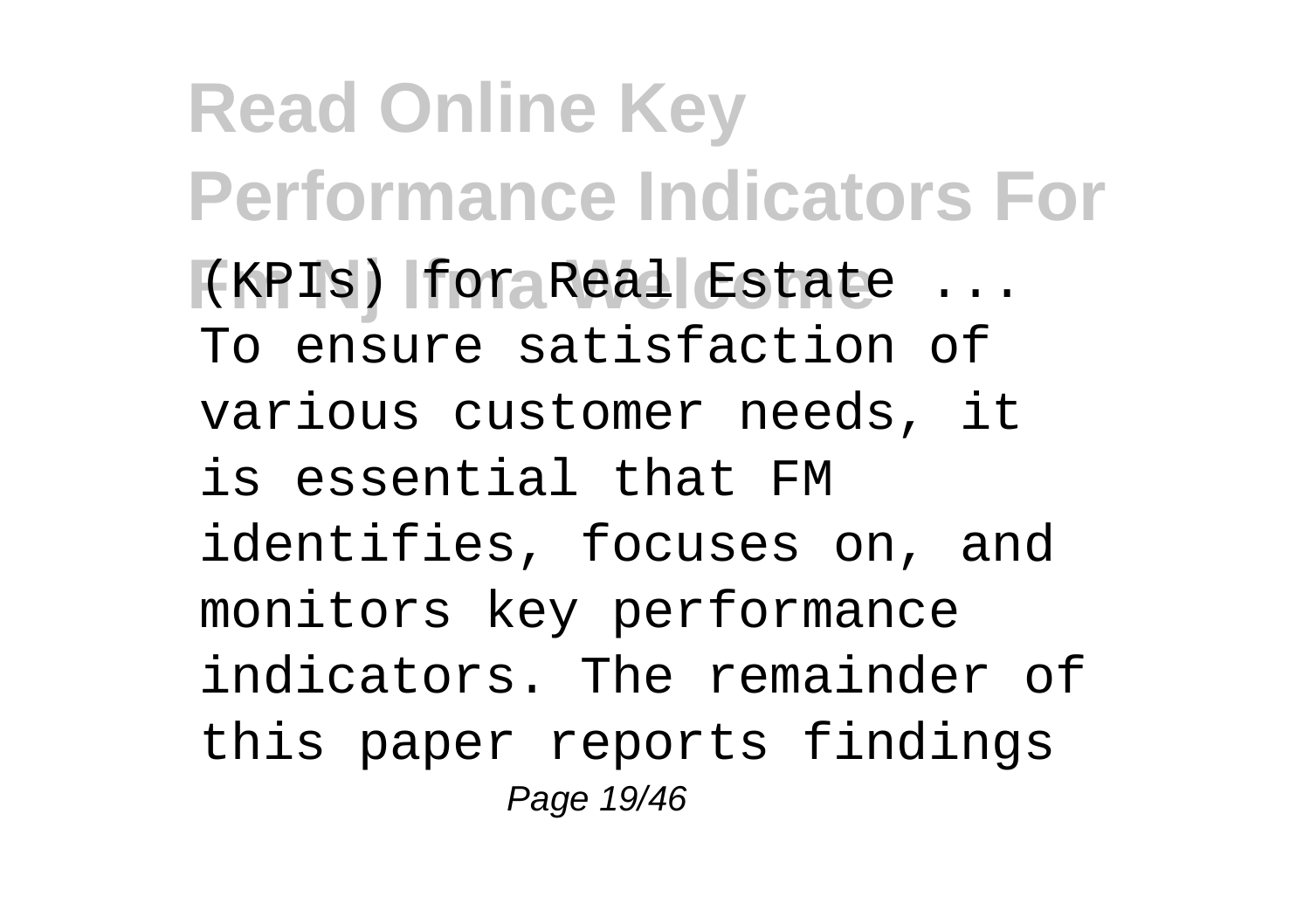**Read Online Key Performance Indicators For** of an approach investigating the suitability of the BSC to FM as a method of linking performance measurement to business strategies. Statement of vision 1.

Performance measurement in Page 20/46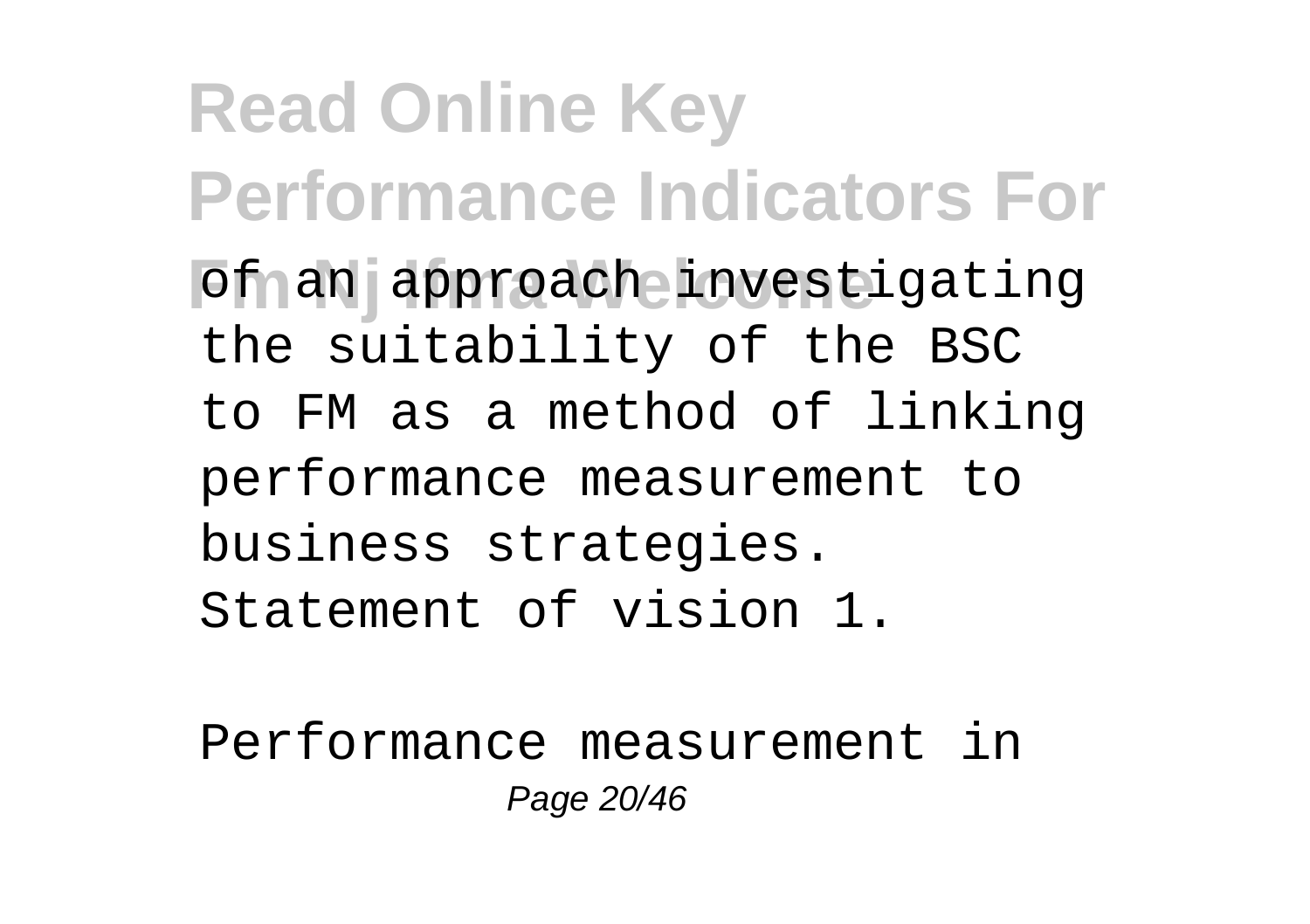**Read Online Key Performance Indicators For** facilities management ... A key performance indicator is a number that shows whether you're getting closer to your goal or if there's a lag in progress. Read on: The complete guide on KPI dashboards. In this Page 21/46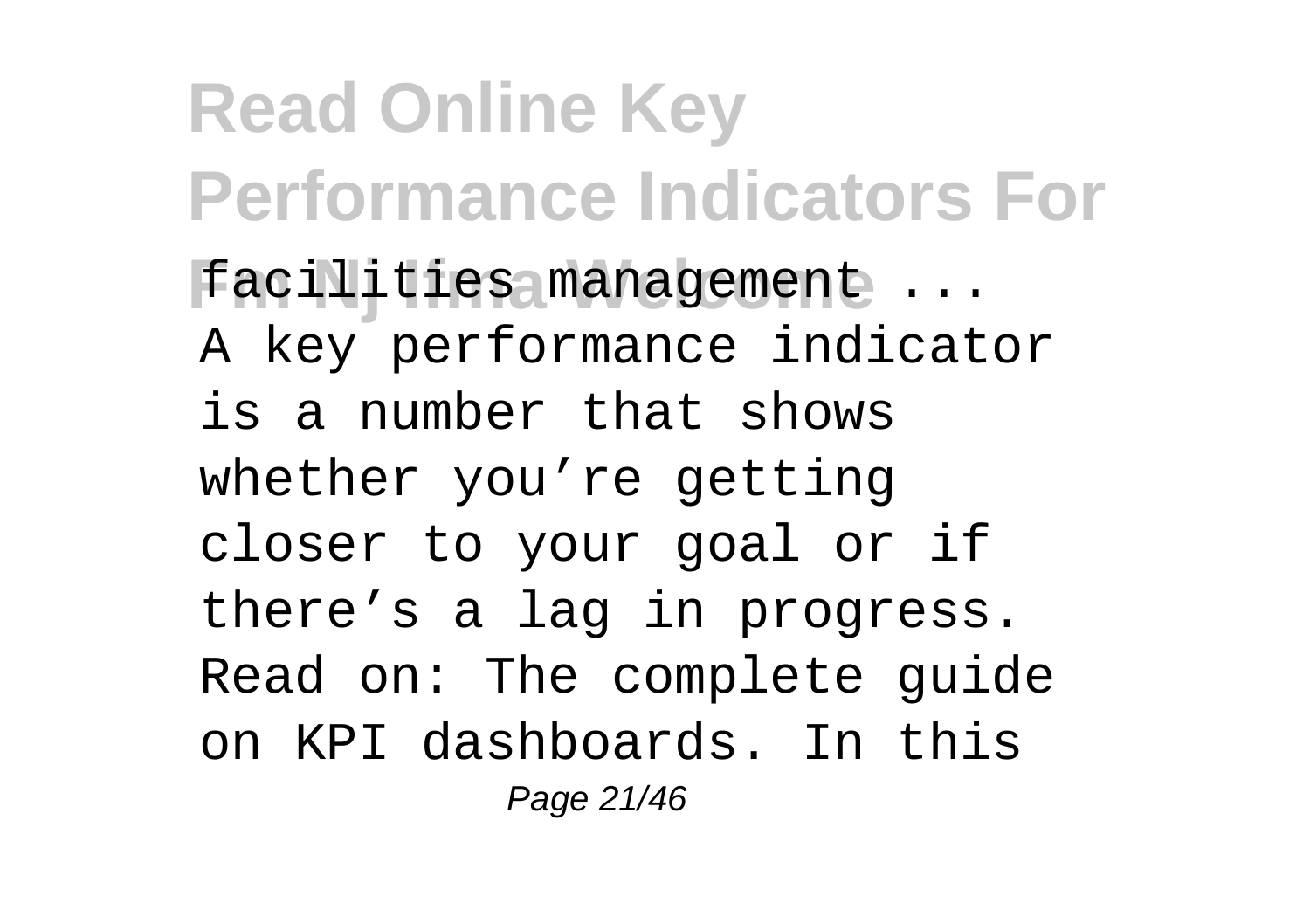**Read Online Key Performance Indicators For Iist of key performance** indicators examples, we're going to look into four different categories of business metrics: Sales;

136 Key Performance Indicator Examples (The Page 22/46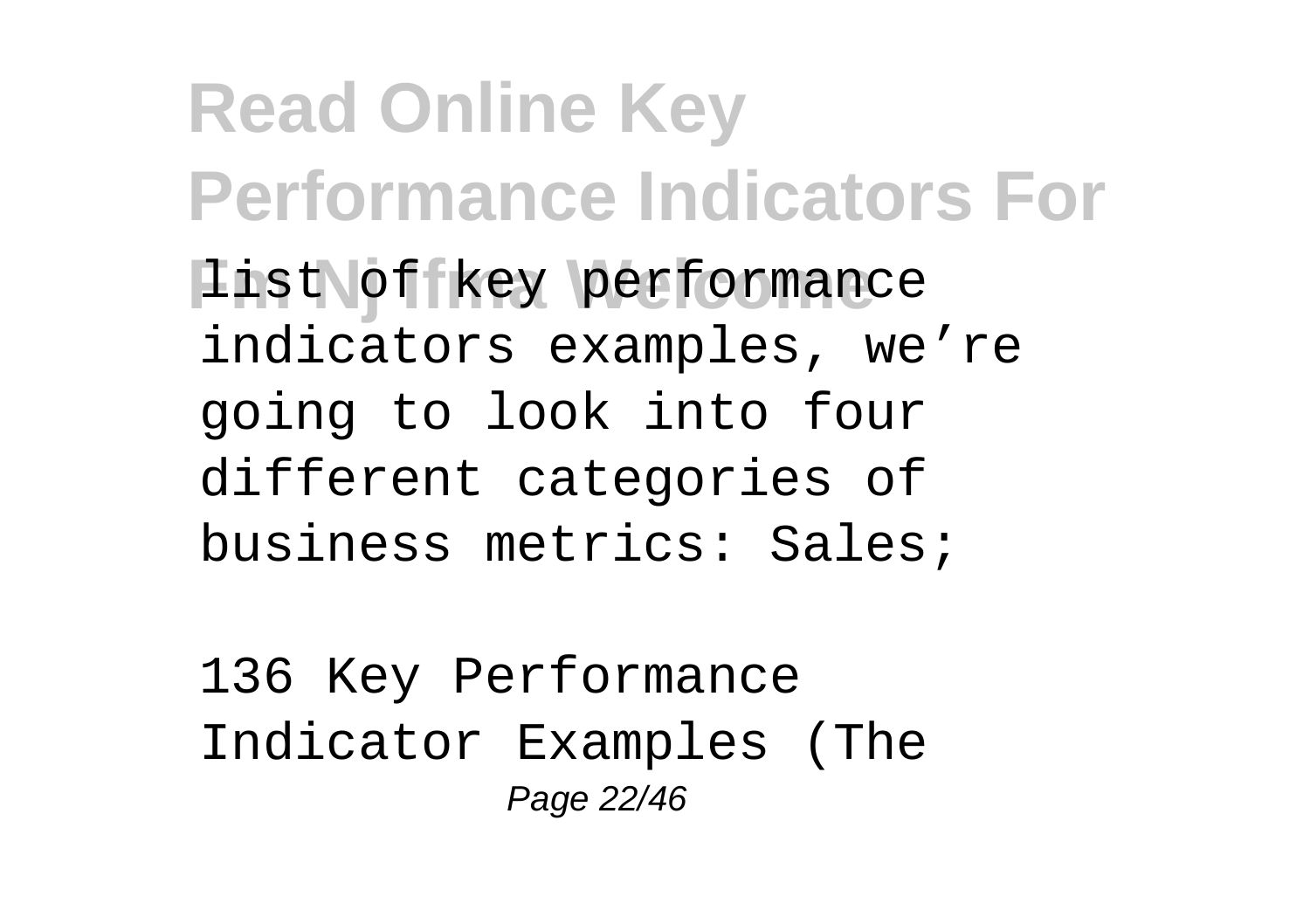**Read Online Key Performance Indicators For Fm Nj Ifma Welcome** Complete List ... Key performance indicators (KPIs) are a set of performance measurements that demonstrate how effectively an organization is achieving key objectives. KPIs not only provide an Page 23/46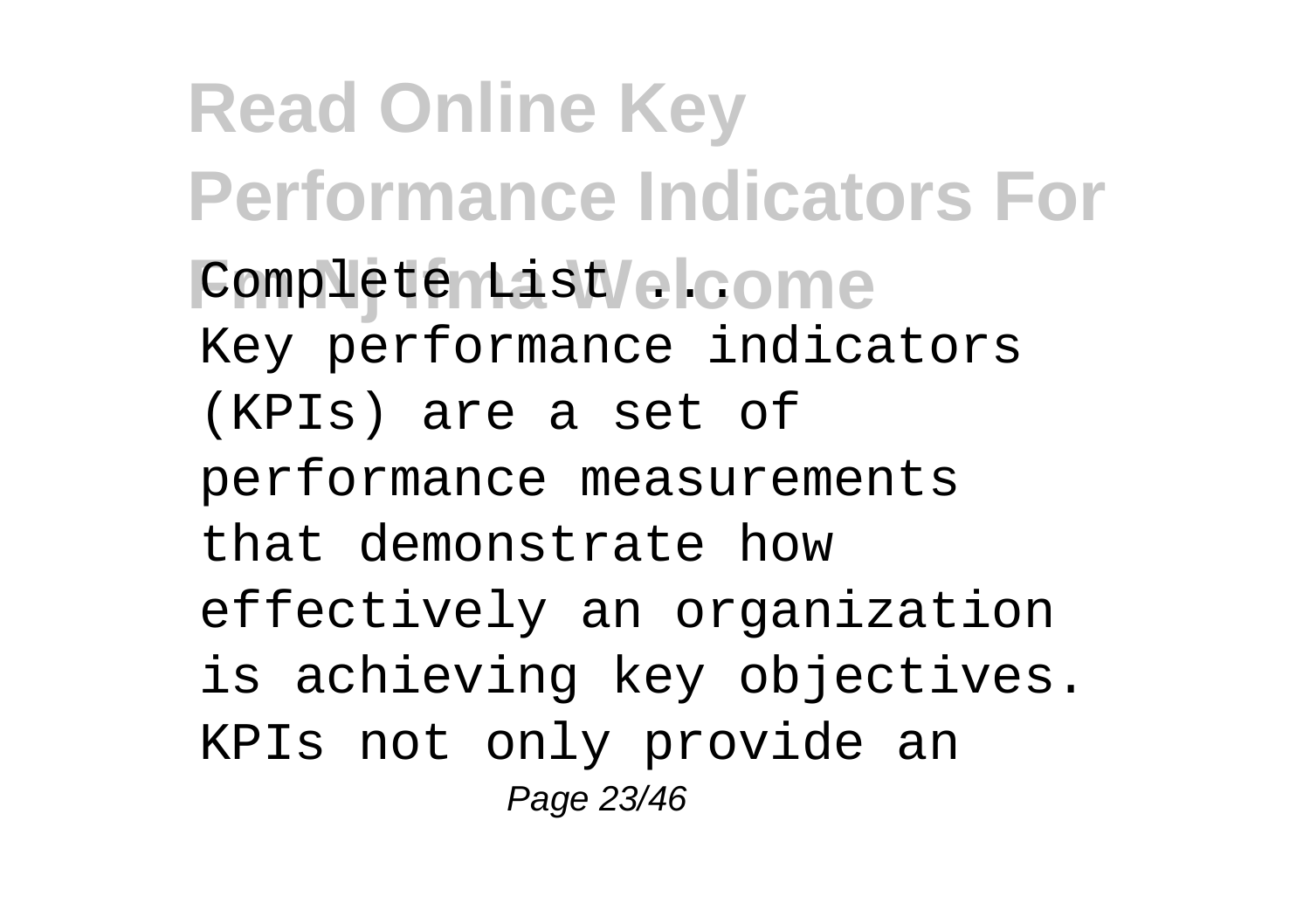**Read Online Key Performance Indicators For** *<u>Organization</u>* with a focus for strategic and operational improvement, but a way to compare achievements to similar organizations.

18 Key Performance Indicator Page 24/46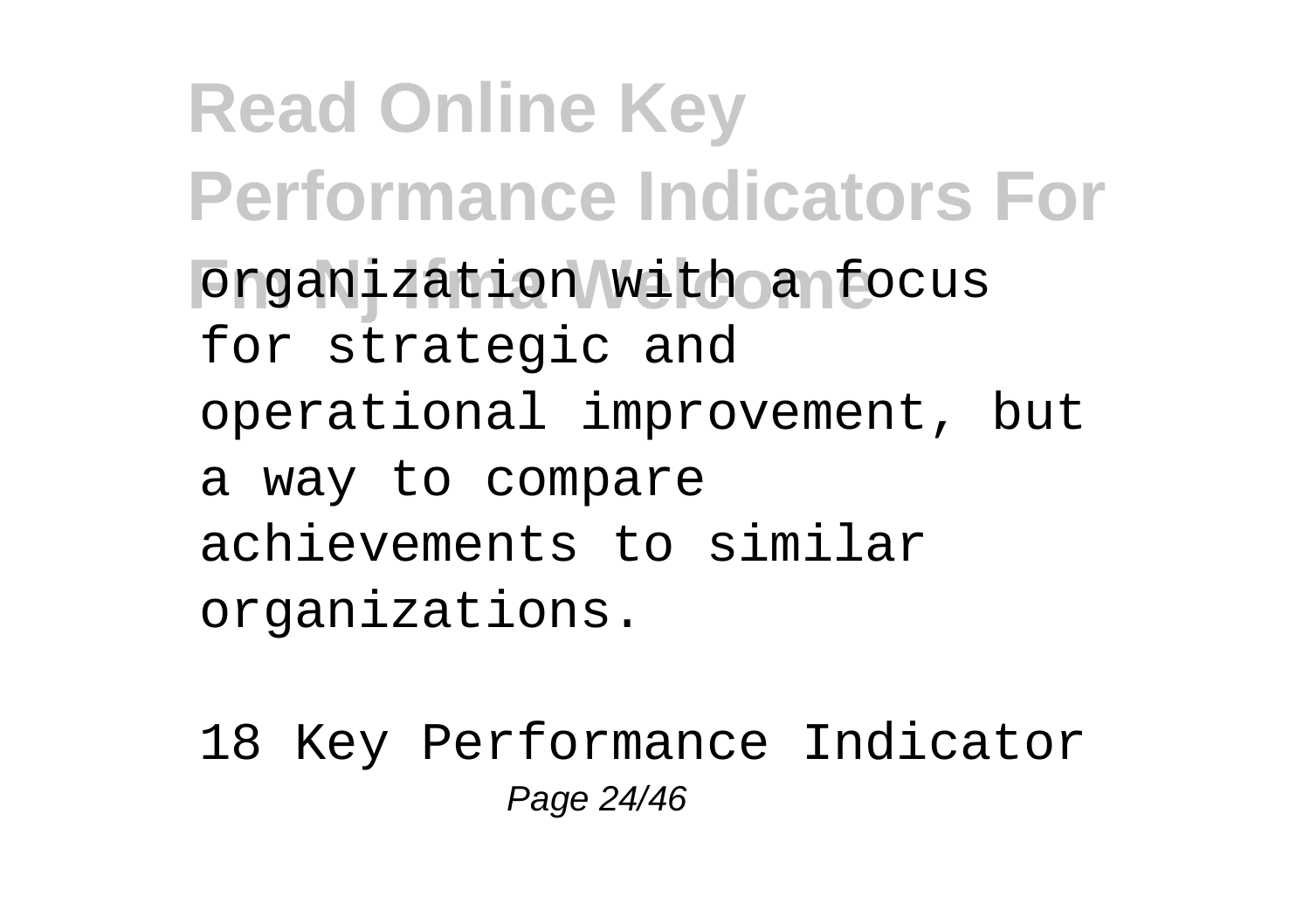**Read Online Key Performance Indicators For Fm Nj Ifma Welcome** (KPI) Examples Defined Types of performance measures (PMs) Number of PMs. Frequency of measurement. Key result indicators give an overview of the organisation's past performance and are ideal Page 25/46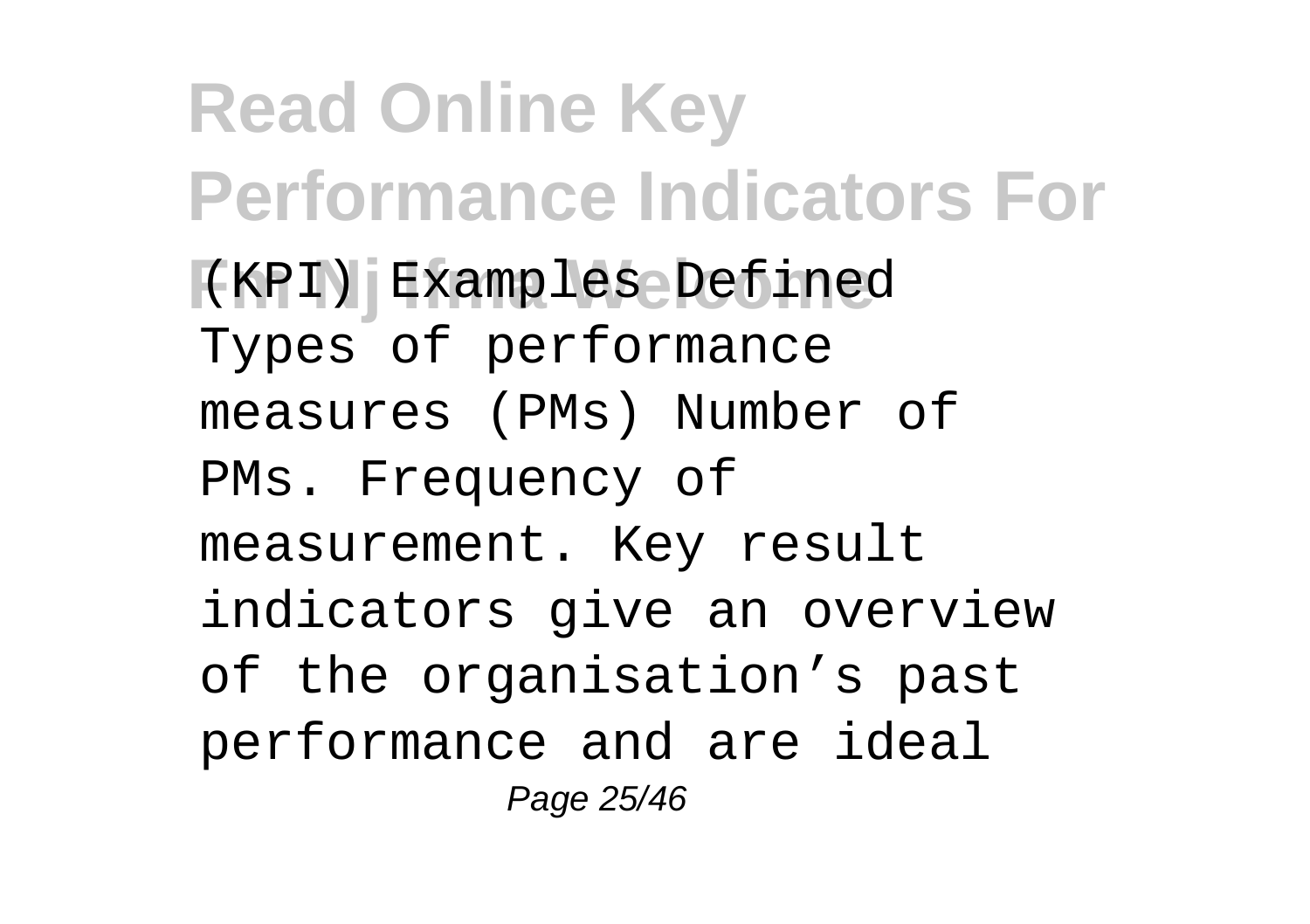**Read Online Key Performance Indicators For** for the board as they communicate how management has performed in a critical success factor or BSC perspective. Up to 10. Monthly, quarterly

Winning KPIs - FM Magazine Page 26/46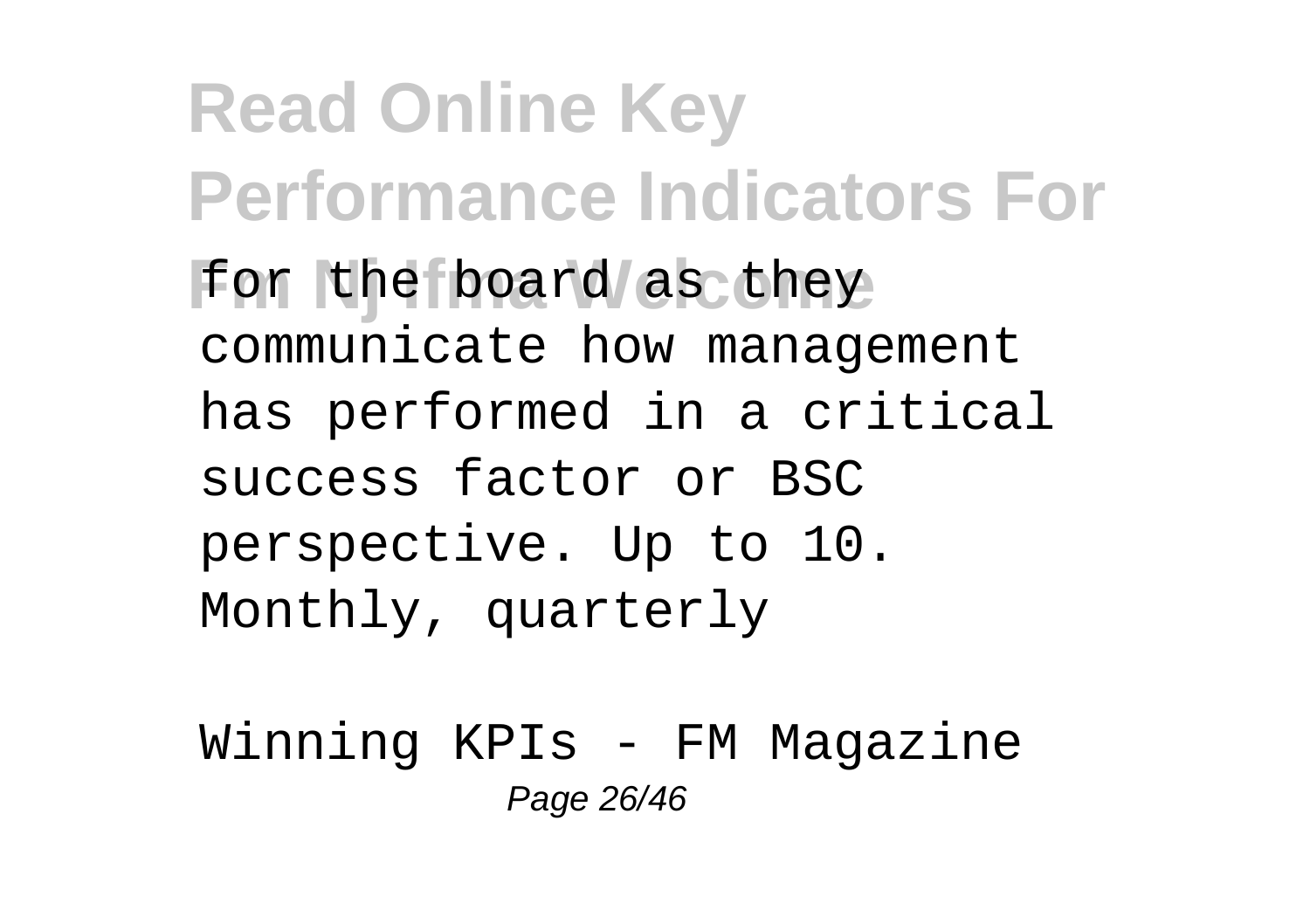**Read Online Key Performance Indicators For** Fm John Reh. Updated March 19, 2020. A key performance indicator (KPI) is a value used to monitor and measure effectiveness. Although some, like net profit margin, are nearly universal in business, most industries Page 27/46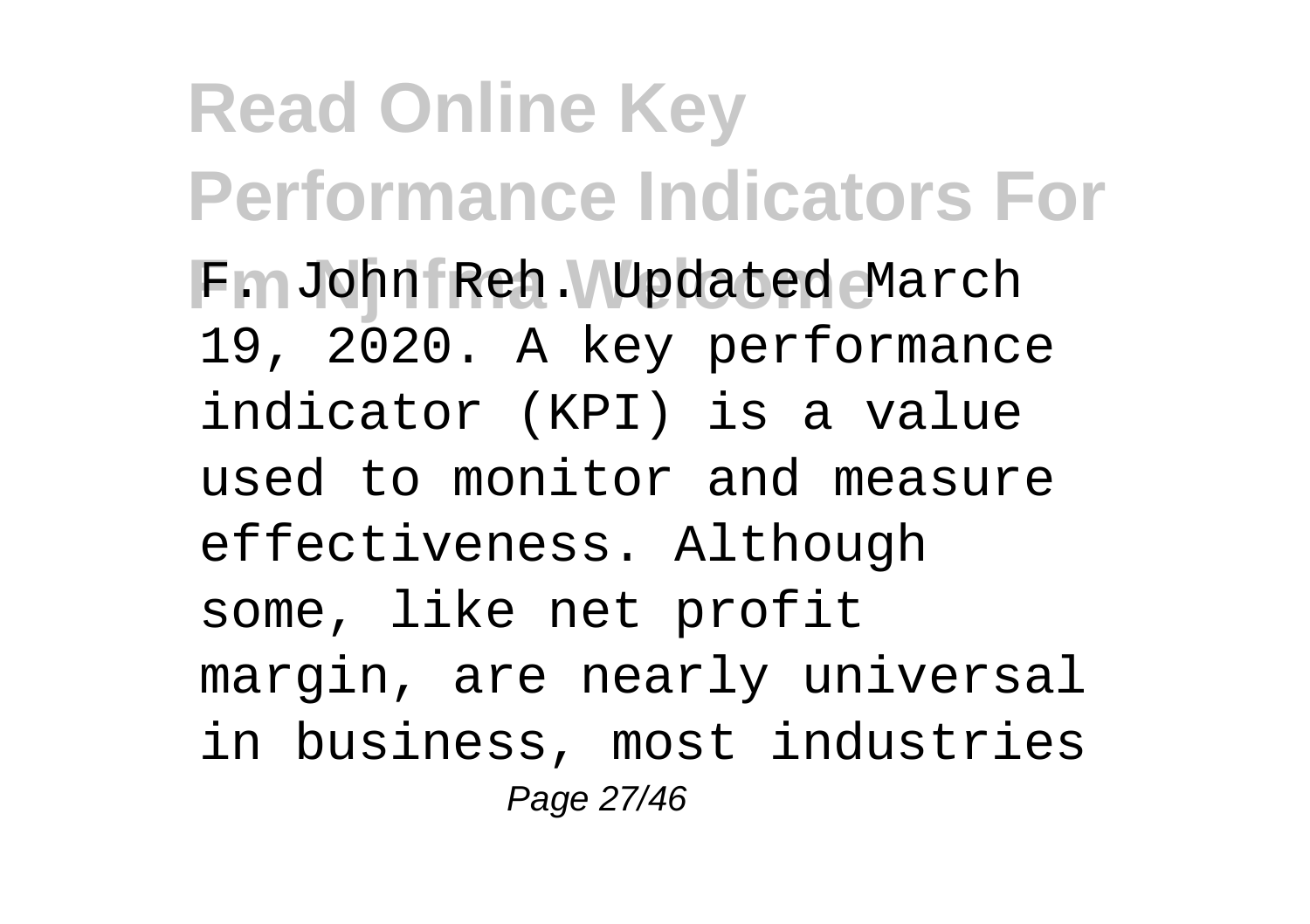**Read Online Key Performance Indicators For** have their own key me performance indicators as well.

The Basics About Key Performance Indicators Key Performance Indicators (KPI) are used in Page 28/46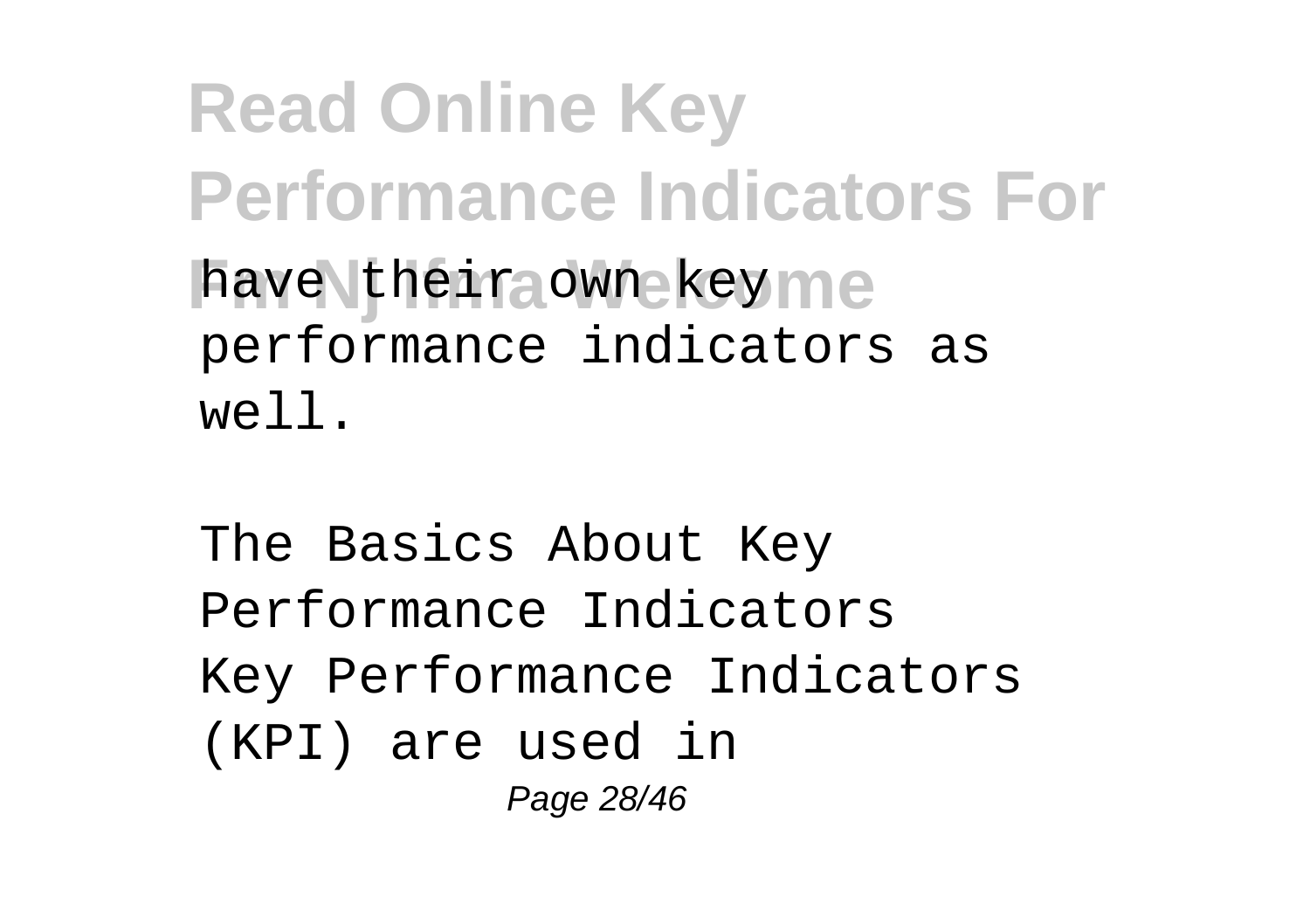**Read Online Key Performance Indicators For Fm Nj Ifma Welcome** performance measurement systems such as the Balanced Scorecard. Examples of KPI's for specific measurement areas include: Measurement Area => Customer Service (Price, Delivery, Support, Satisfaction). Examples of Page 29/46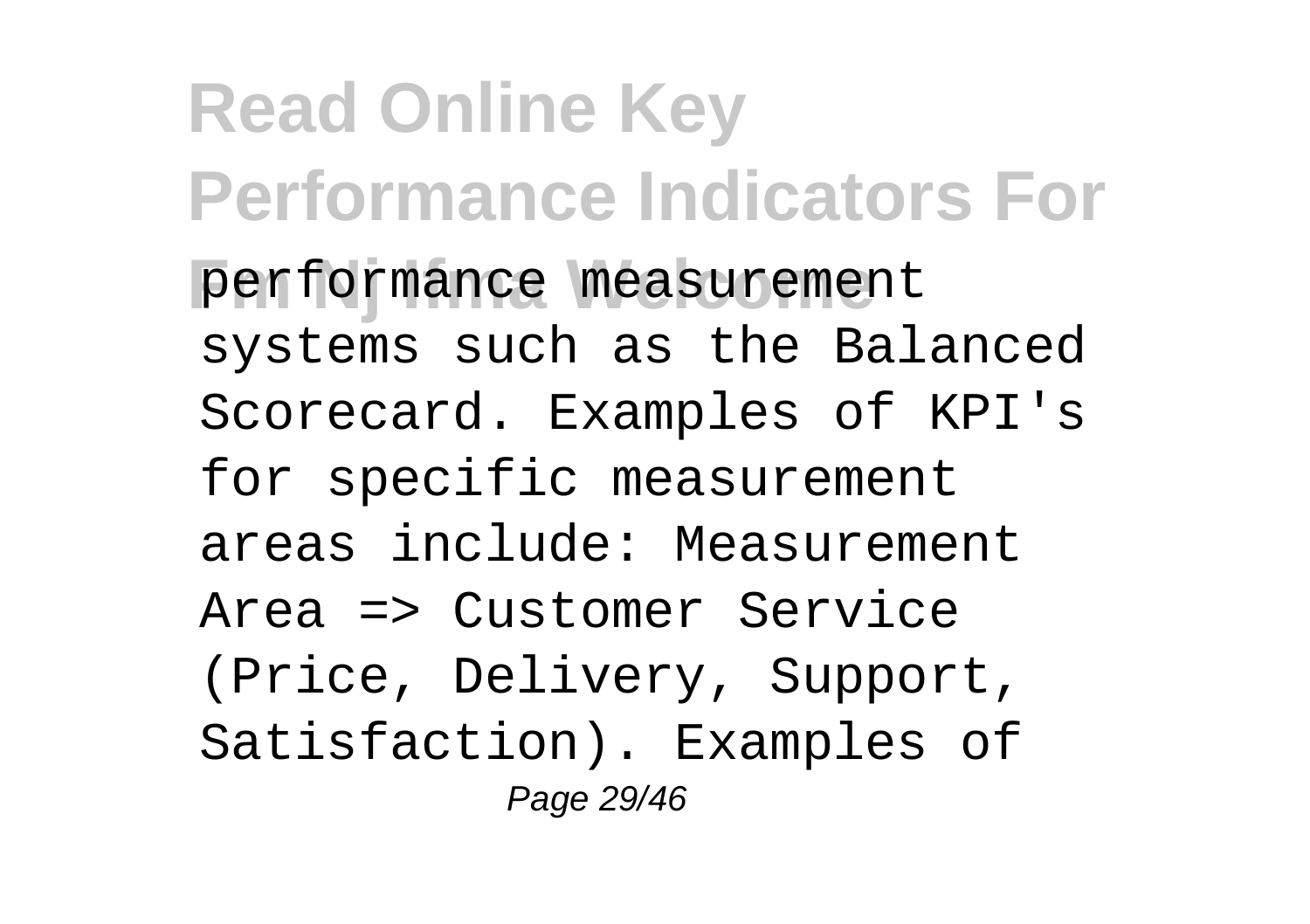**Read Online Key Performance Indicators For Fm Nj Ifma Welcome** KPI's => Price comparisons to competition, number of ontime deliveries, response times, customer complaints, number of product returns, customer survey results, service awards, etc.)

Page 30/46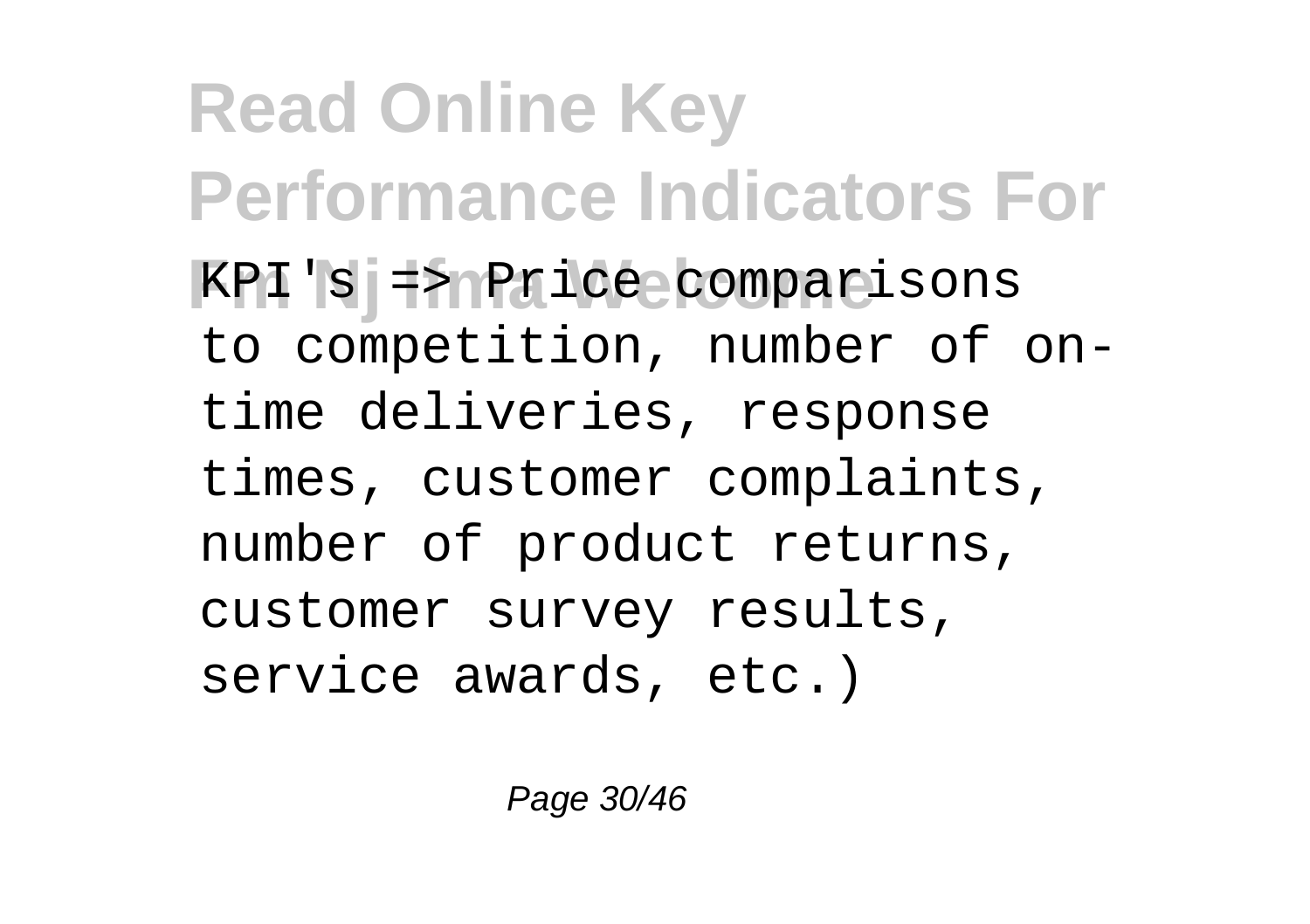**Read Online Key Performance Indicators For** Key Performance Indicators exinfm.com Key performance indicators (KPIs) measure a company's success versus a set of targets, objectives, or industry peers. KPIs can be financial, including net Page 31/46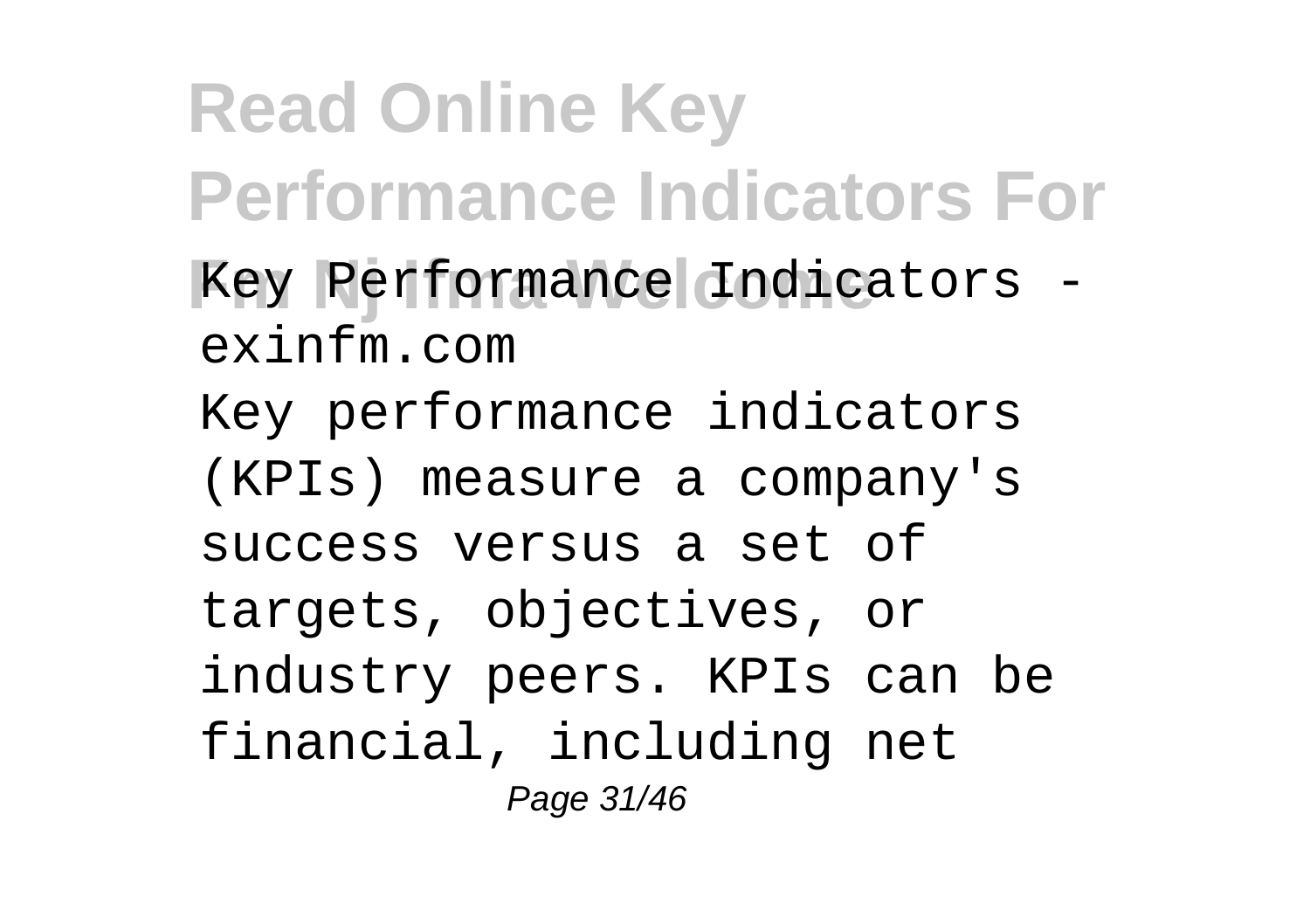**Read Online Key Performance Indicators For** profit (or the bottom line, gross profit...

Key Performance Indicators (KPIs) Definition Key Performance Indicators in Hospital Facilities Hospital facilities are, Page 32/46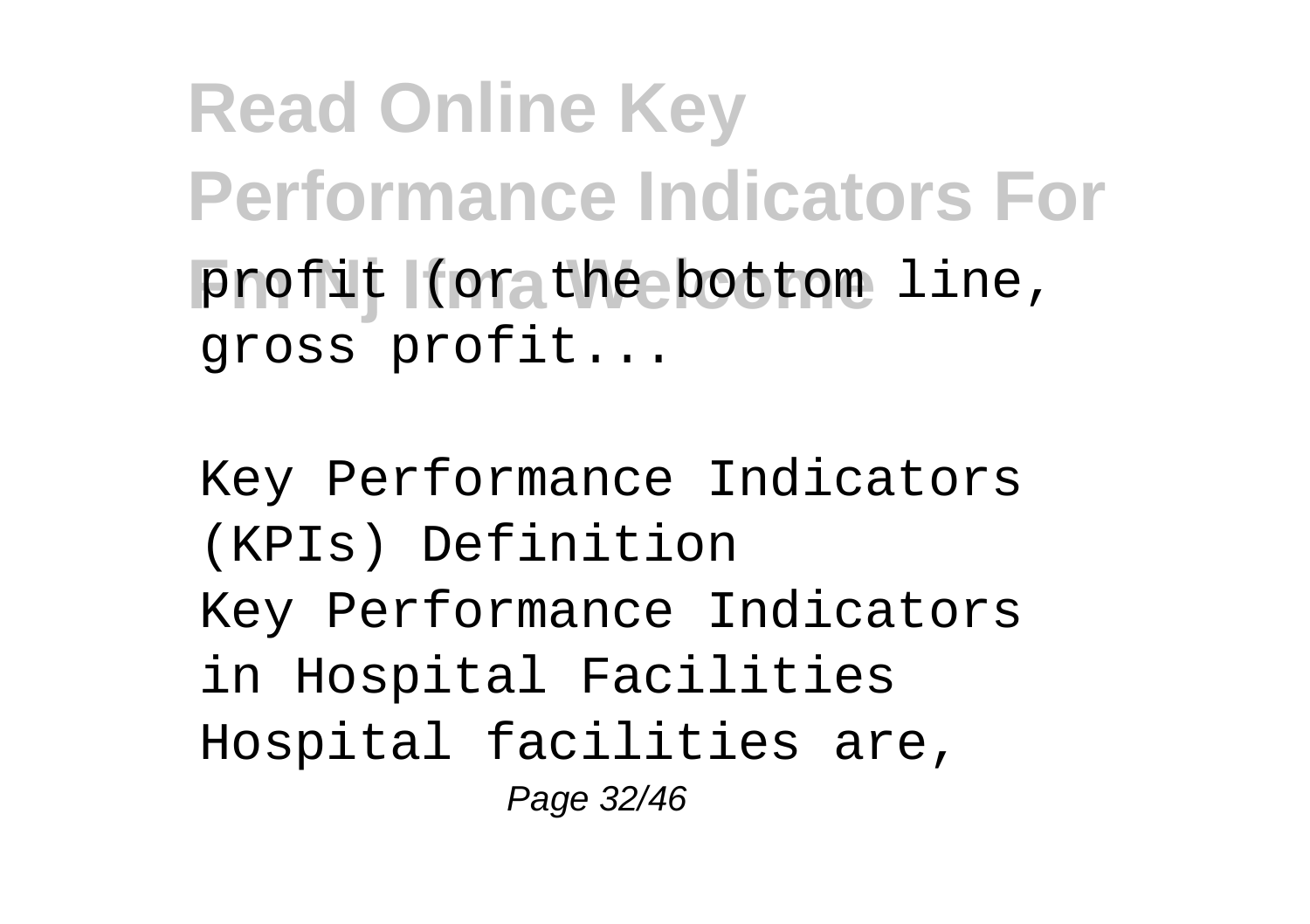**Read Online Key Performance Indicators For** normally, composed of large and complex buildings, involving a large scale electrical and mechanical services and devices, among them are sophisticated backup systems, complex infrastructure, and Page 33/46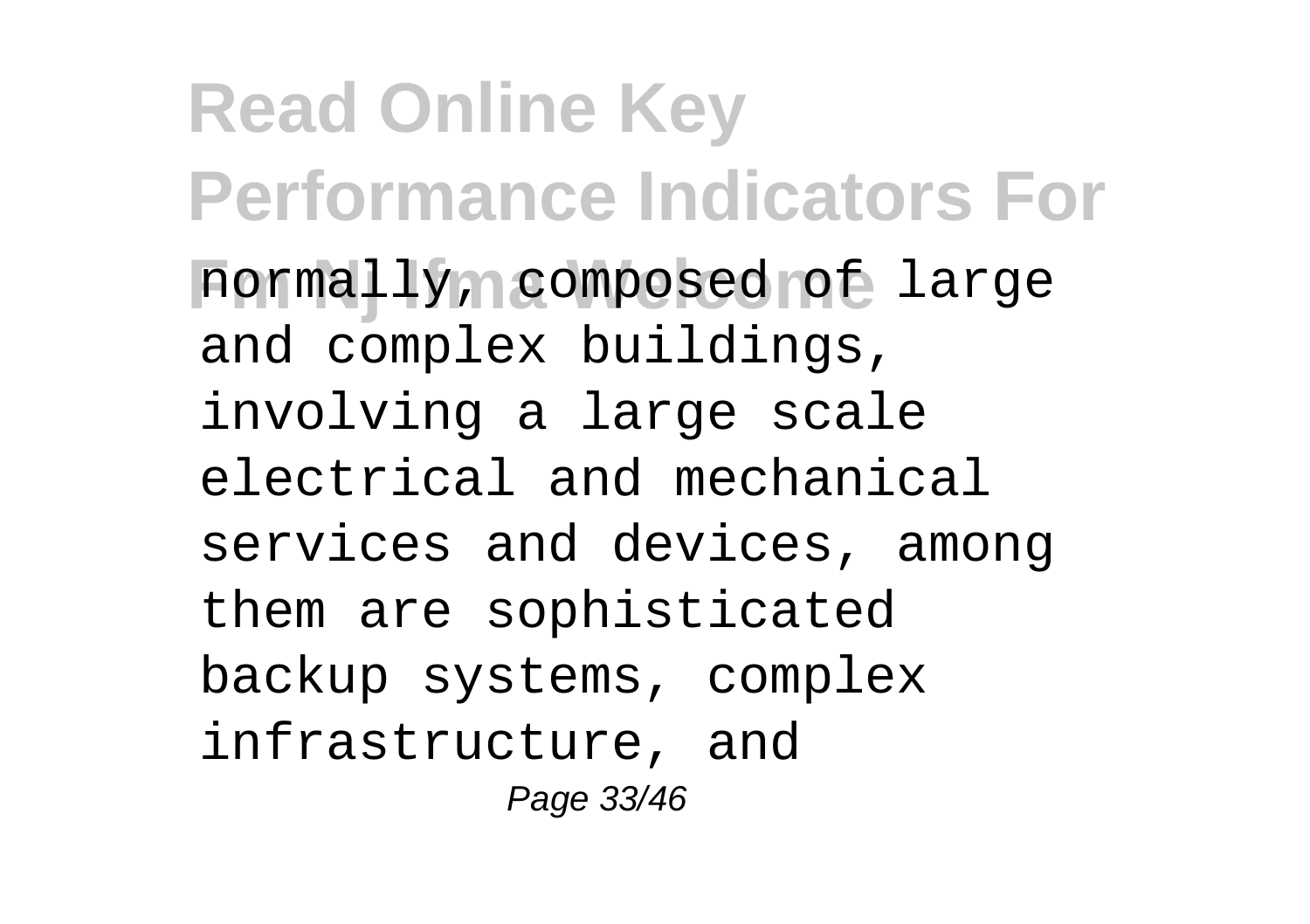**Read Online Key Performance Indicators For**  $$ systems, which are all unique to these facilities.

Key Performance Indicators in Hospital Facilities Welcome to the BIFM & ARK Key Performance Indicator Page 34/46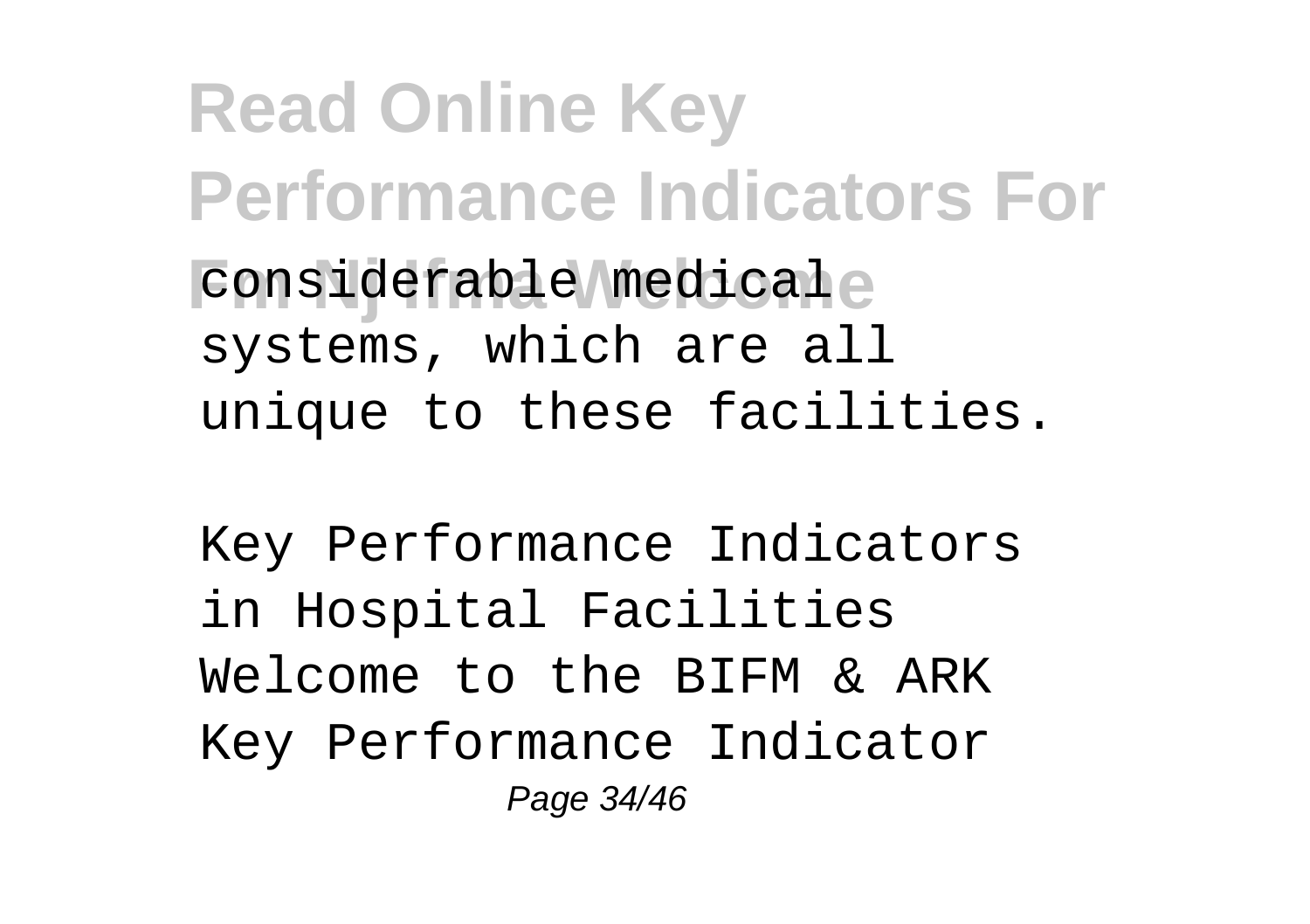**Read Online Key Performance Indicators For Fm Nj Ifma Welcome** (KPI) Register for Facilities Management. This is a collaborative project of the BIFM Research Information & Knowledge Committee (RIKCo). This KPI Register is a joint venture between the British Page 35/46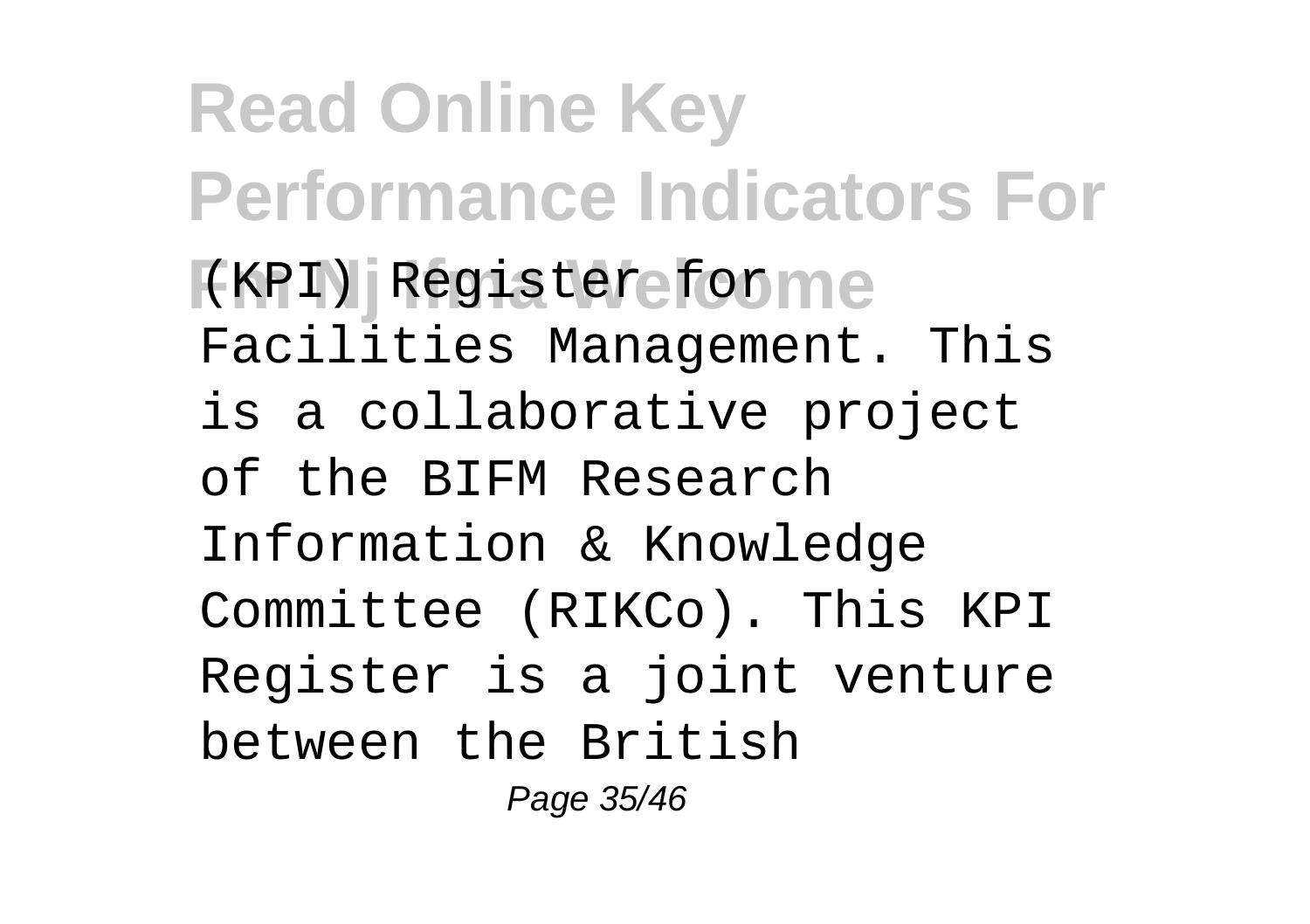**Read Online Key Performance Indicators For Fm Nj Ifma Welcome** Institute of Facilities Management (BIFM) and ARK emanagement Limited (ARK).

BIFM - ARK KPI (Key Performance Indicator) Register File Type PDF Key Page 36/46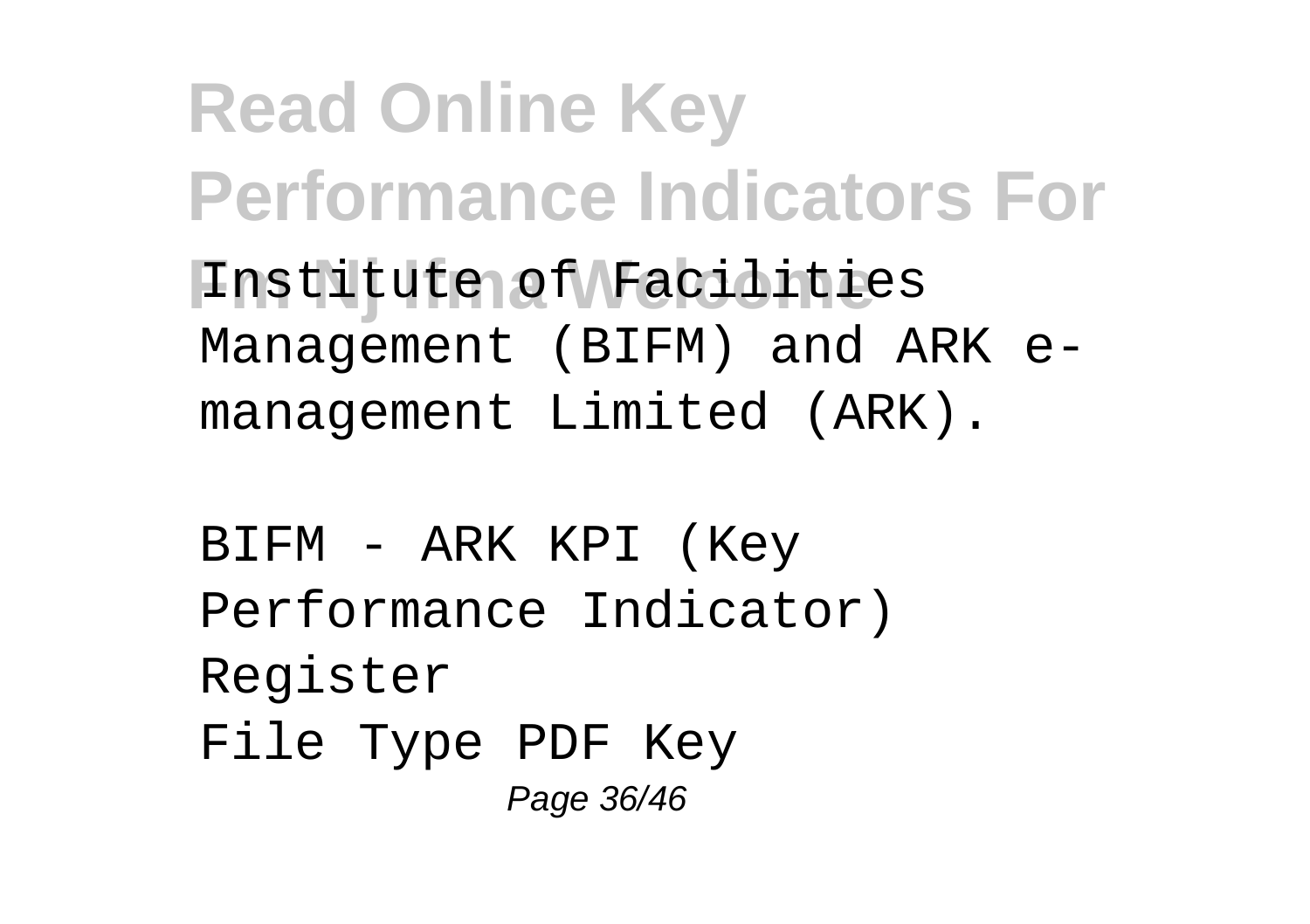**Read Online Key Performance Indicators For** Performance Indicators For Fm Nj Ifma Welcome challenging the brain to think greater than before and faster can be undergone by some ways. Experiencing, listening to the other experience, adventuring, Page 37/46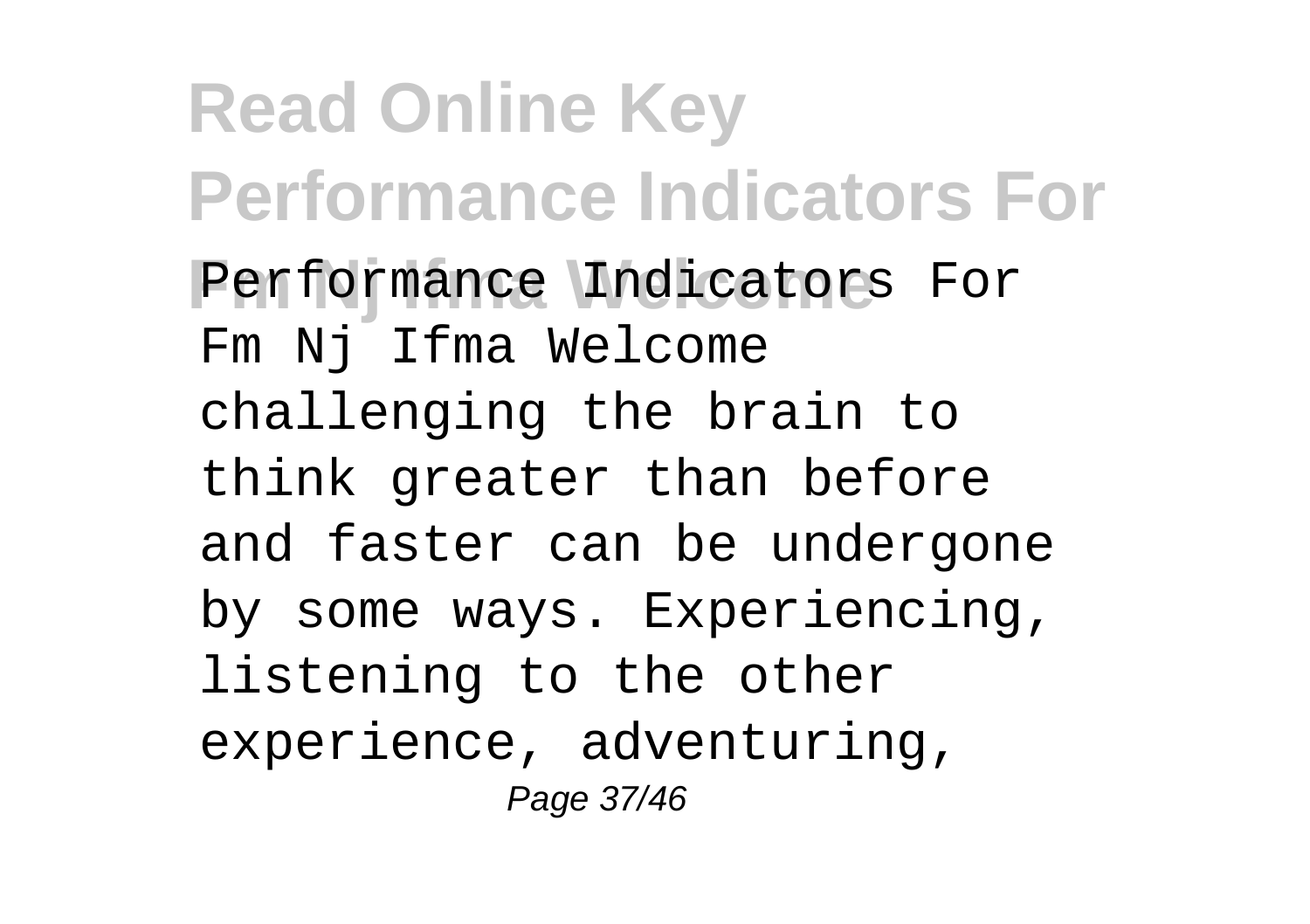**Read Online Key Performance Indicators For** studying, training, and more practical actions may assist you to improve. But

Key Performance Indicators For Fm Nj Ifma Welcome Key Performance Indicators (KPIs) are the critical Page 38/46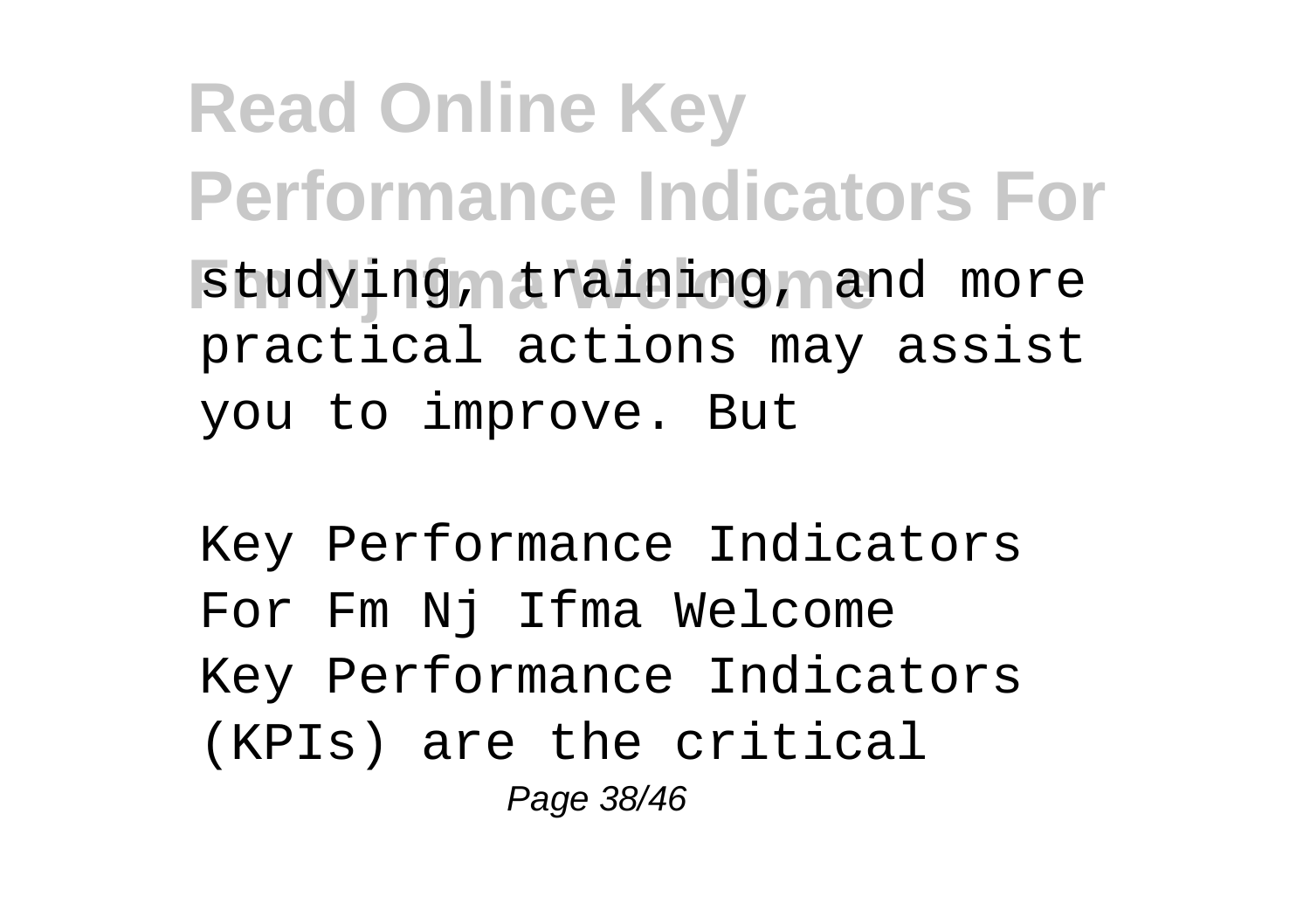**Read Online Key Performance Indicators For Fm Nj Ifma Welcome** (key) indicators of progress toward an intended result. KPIs provides a focus for strategic and operational improvement, create an analytical basis for decision making and help focus attention on what Page 39/46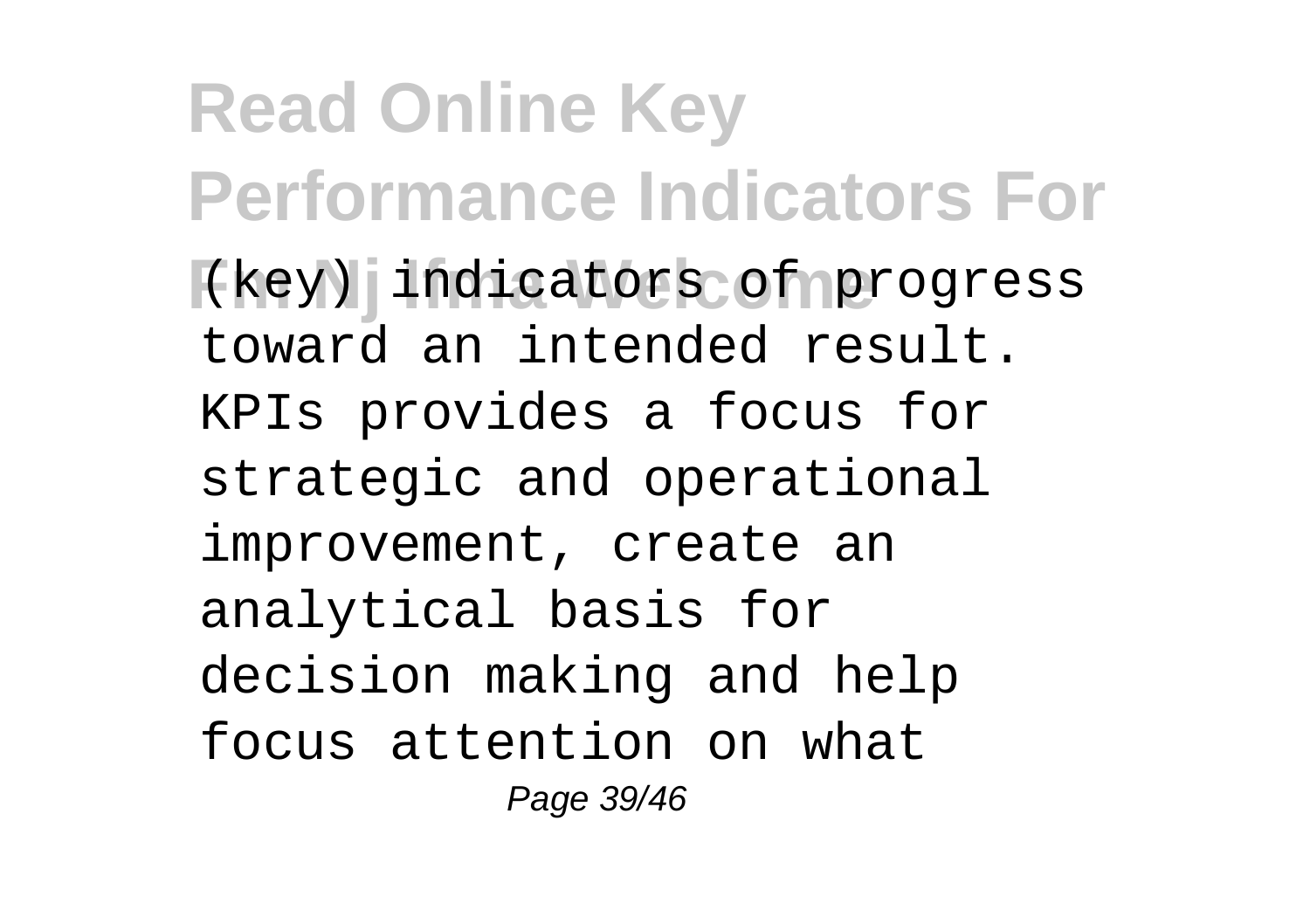**Read Online Key Performance Indicators For Fm Nj Ifma Welcome** matters most. As Peter Drucker famously said, "What gets measured gets done."

Contribution and Implication of Key Performance Indicators (KPIS) Facilitity Page 40/46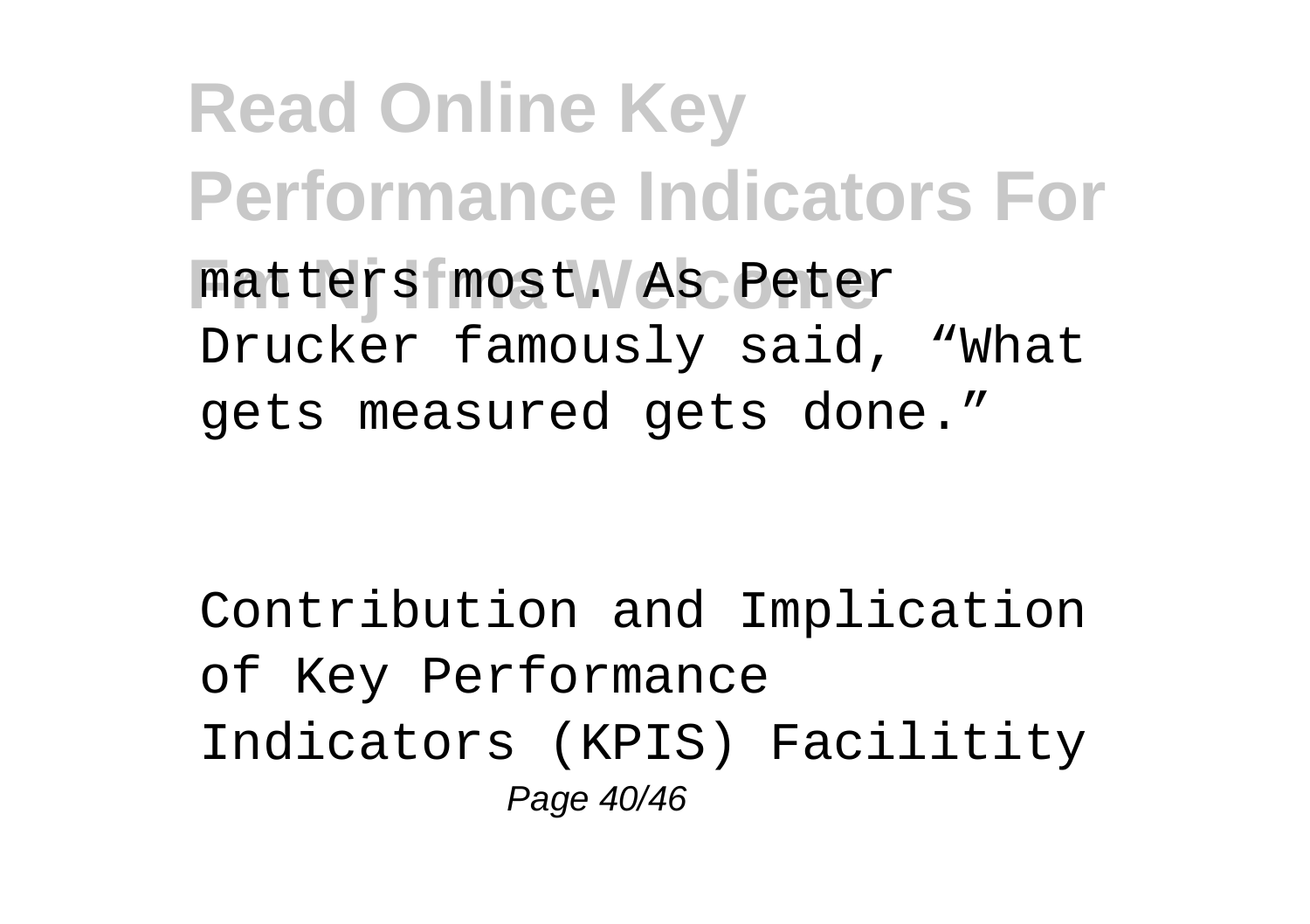**Read Online Key Performance Indicators For** Performance Measurement and Assessment System to FM and Organisations' Core Business in China Facilities Management and Corporate Real Estate Management as Value Drivers Measurement of Facilities Management Page 41/46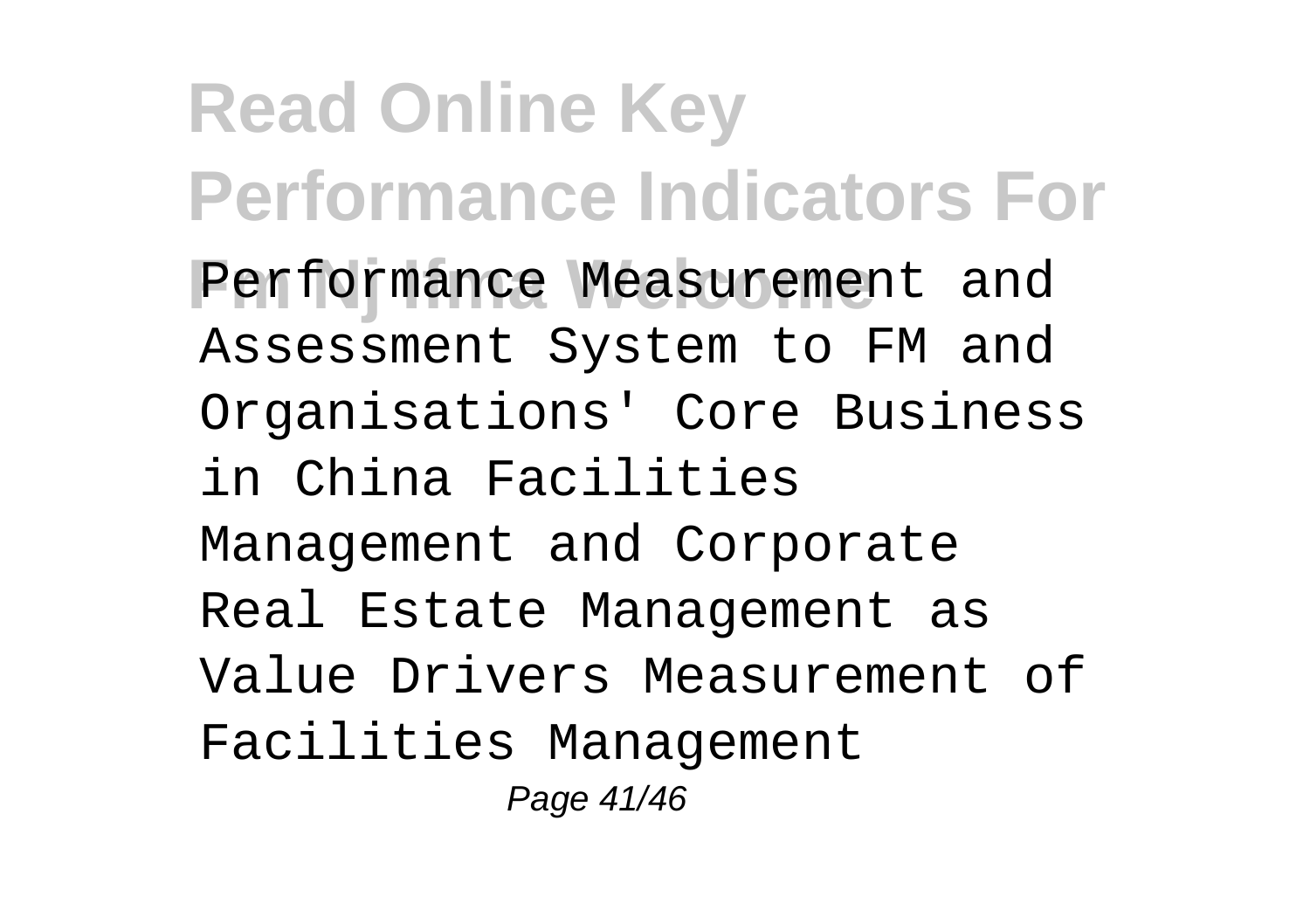**Read Online Key Performance Indicators For** Performance in Ghana's Public Hospitals Sport Facility Operations Management Key Performance Indicators for Government and Non Profit Agencies Best Value in Construction Engineering Asset Management Page 42/46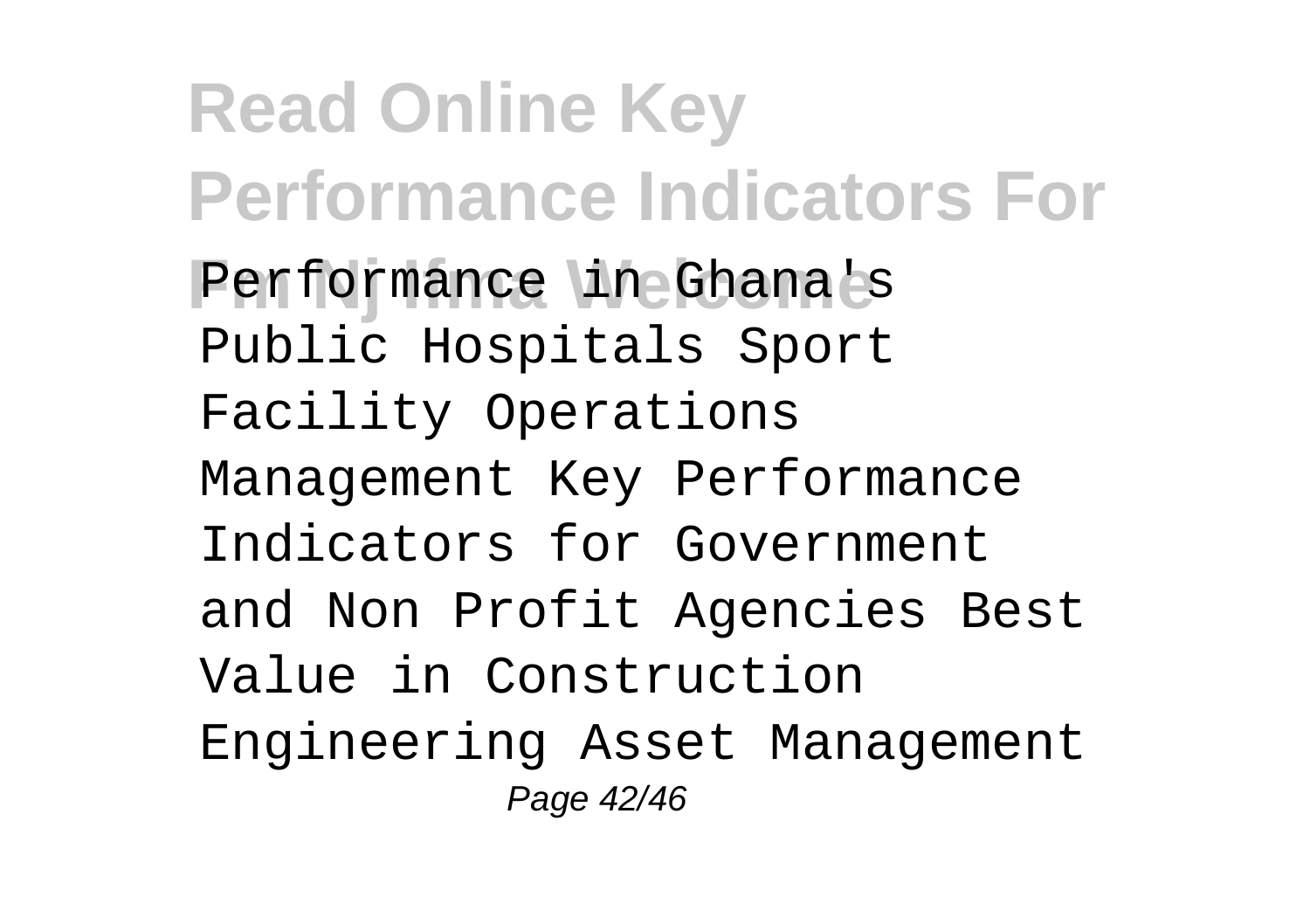**Read Online Key Performance Indicators For Service Quality forme** Facilities Management in Hospitals Invitations to Tender for Facility Management Services BIM Handbook eWork and eBusiness in Architecture, Engineering and Construction Key Page 43/46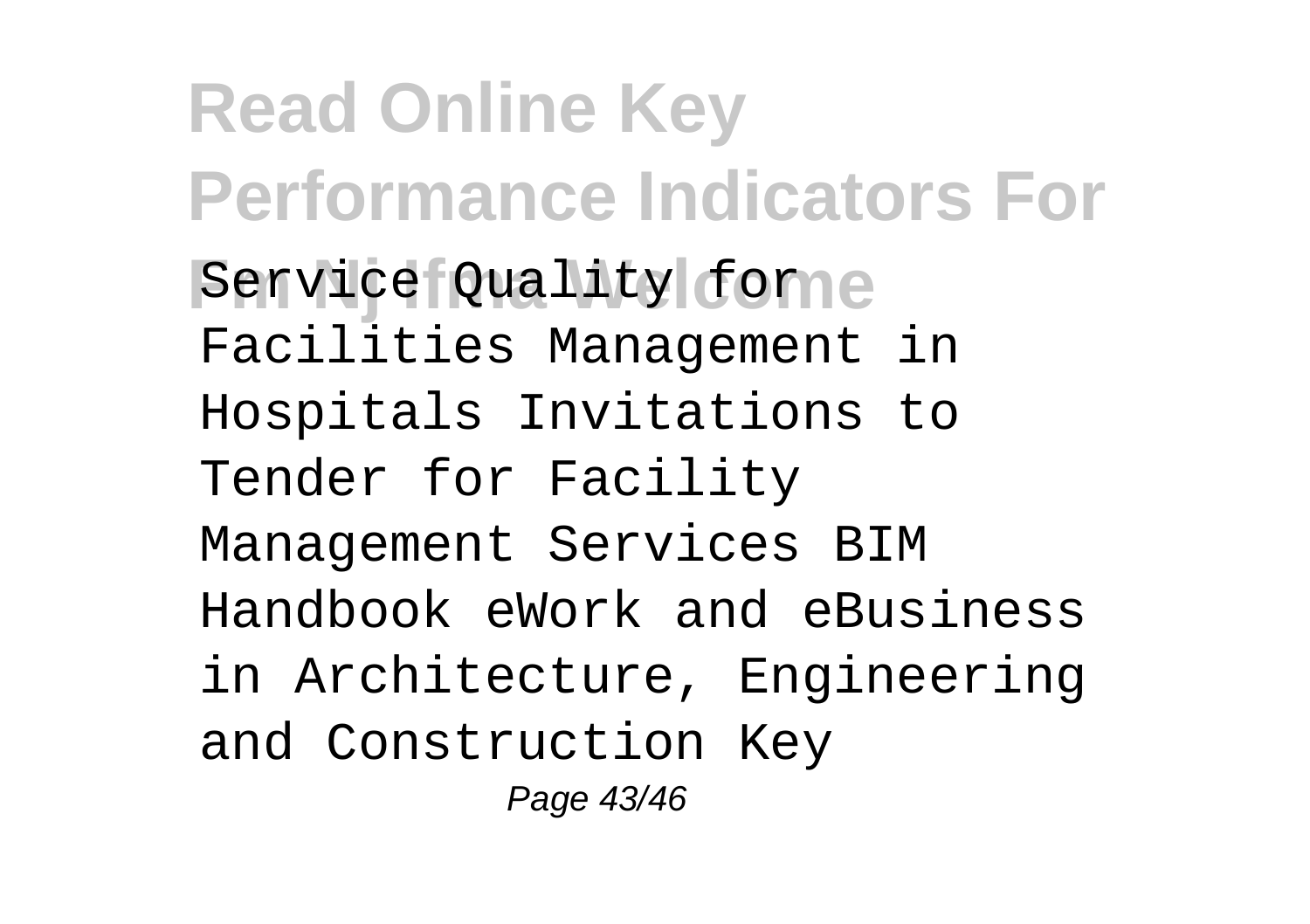**Read Online Key Performance Indicators For** Performance Indicator zur Optimierung von Instandhaltungsprozessen Facilities Management Key Performance Indicators for Federal Facilities Portfolios Key Performance Indicators For Dummies Page 44/46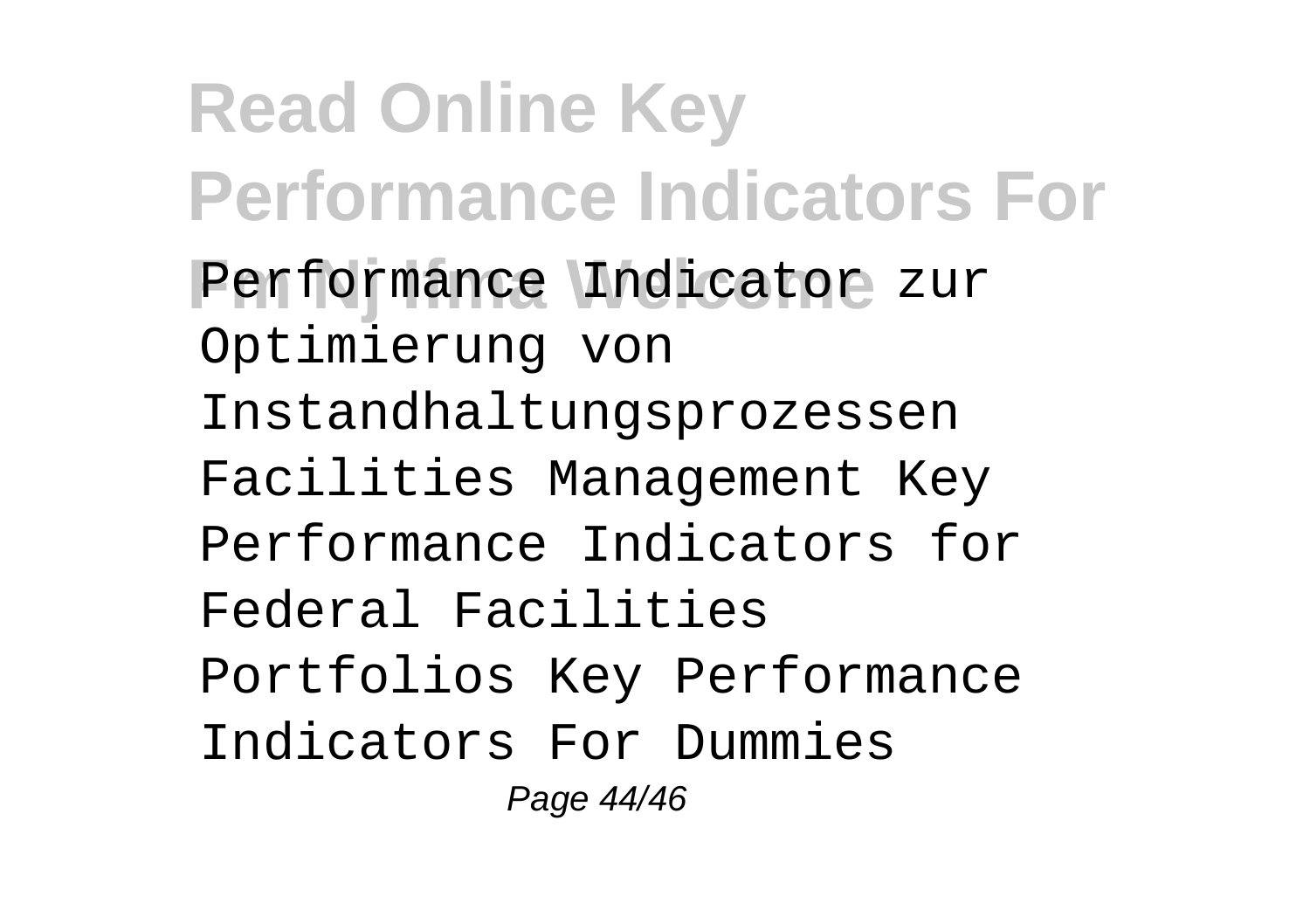**Read Online Key Performance Indicators For Fm Nj Ifma Welcome** Workplace Law Handbook 2011 - Health and Safety, Premises and Environment Handbook Mobile Networks and Management Knowledge Management and Information Tools for Building Maintenance and Facility Page 45/46